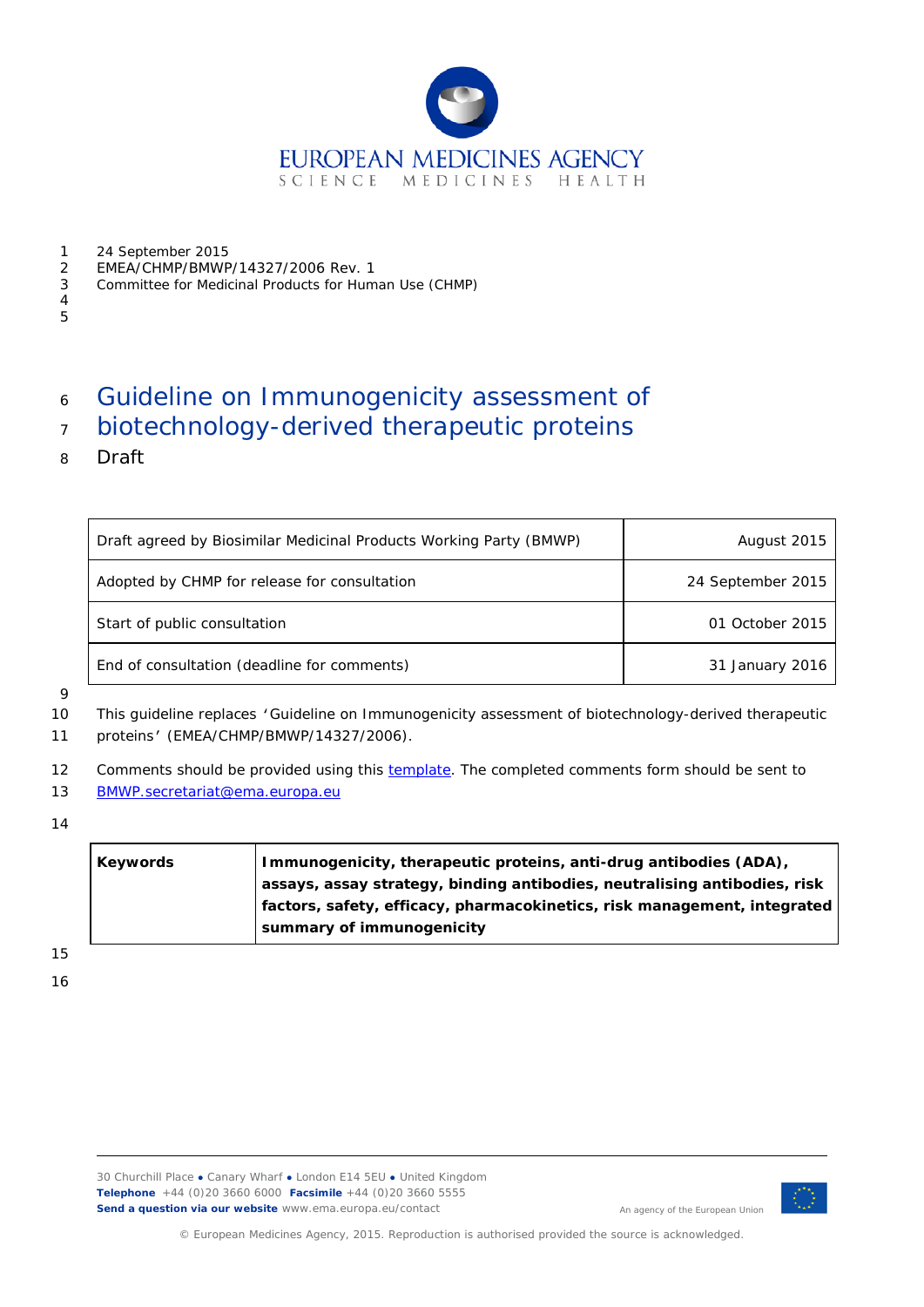# 17 Guideline on Immunogenicity assessment of

# biotechnology-derived therapeutic proteins

# **Table of contents**

| 20                               |                                                                                                                                                                               |  |
|----------------------------------|-------------------------------------------------------------------------------------------------------------------------------------------------------------------------------|--|
| 21                               |                                                                                                                                                                               |  |
| 22                               |                                                                                                                                                                               |  |
| 23                               |                                                                                                                                                                               |  |
| 24<br>25<br>26<br>27             | 4. Factors that may influence the development of an immune response                                                                                                           |  |
| 28<br>29<br>30                   |                                                                                                                                                                               |  |
| 31                               | 6. Non-clinical assessment of immunogenicity and its consequences 10                                                                                                          |  |
| 32<br>33                         | 7. Development of assays for detecting and measuring immune responses                                                                                                         |  |
| 34<br>35<br>36<br>37<br>38<br>39 | 7.5. Immunogenicity assessment of conjugated proteins and fusion proteins 16                                                                                                  |  |
| 40<br>41<br>42<br>43<br>44<br>45 | 8.1. Rationale for sampling schedule and kinetics of the antibody response 16<br>8.4. Methodological aspects to assess comparability of immunogenicity potential as part of a |  |
| 46                               |                                                                                                                                                                               |  |
| 47                               |                                                                                                                                                                               |  |
| 48                               |                                                                                                                                                                               |  |
| 49<br>50                         | Annex 1: An example of a strategy for immunogenicity assessment  23                                                                                                           |  |

- 
-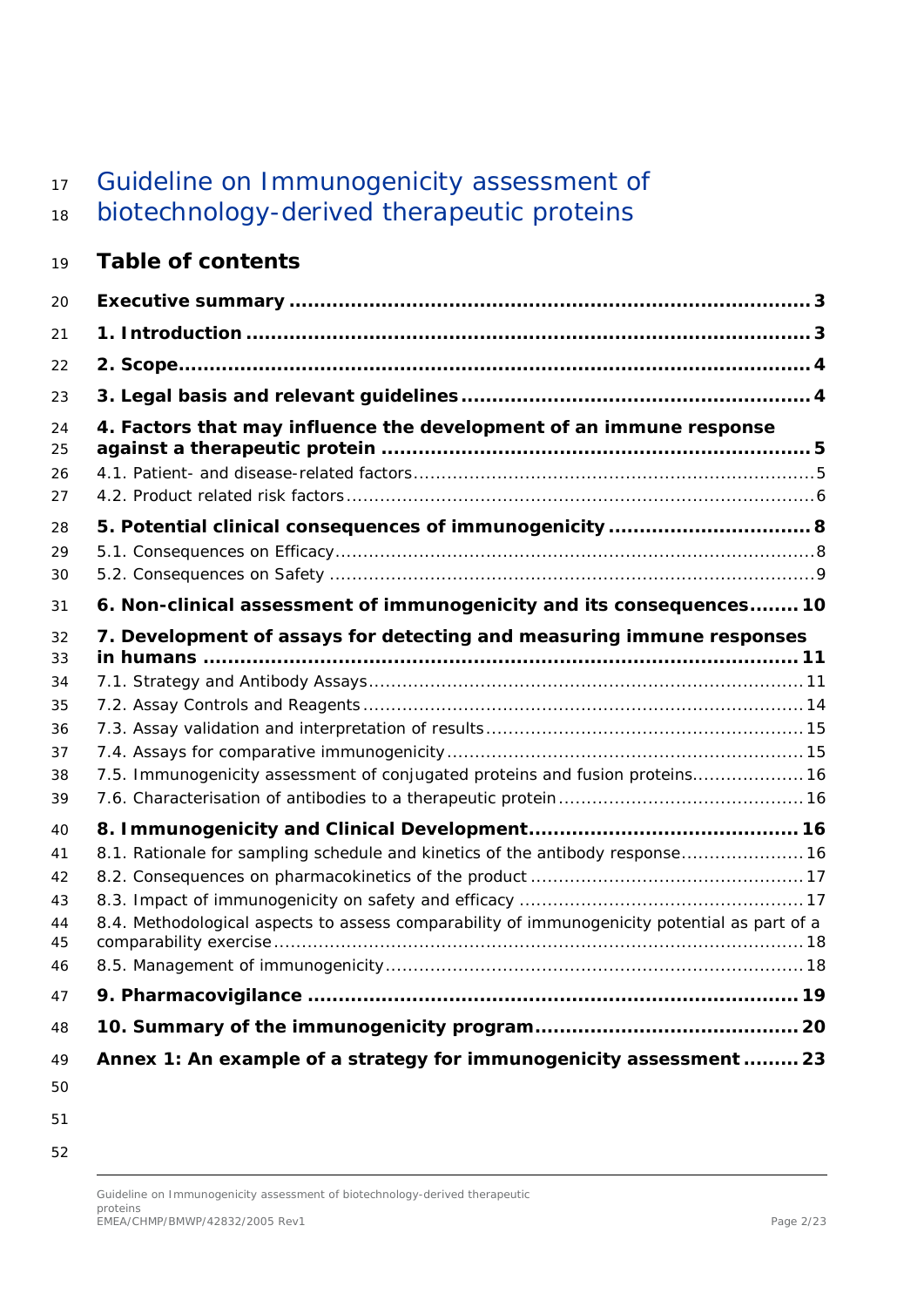### <span id="page-2-0"></span>**Executive summary**

The number of biological/biotechnology-derived proteins used as therapeutic agents is steadily

increasing. These products may induce unwanted immune responses, which can be influenced by

various factors, including patient- and disease-related factors as well as product-related factors. This

document is a revision of the guideline EMEA/CHMP/BMWP/14327/2006 on the basis of experience

from marketing authorisation applications and other new information. It contains, among others, more

specific requirements for assays for immunogenicity and integrated analysis of the clinical significance

of immunogenicity. The risk of immunogenicity varies between products and product categories, on

- one hand, and between individuals and patient groups, on the other hand. In order to facilitate the risk
- analysis, the guideline contains a list of issues to be considered, a multidisciplinary summary of
- immunogenicity, including risk assessment. This summary allows a risk-based approach to
- immunogenicity which means that the extent and type of pre-authorisation immunogenicity studies and post-marketing risk management program are tailored according to the risk of immunogenicity
- and the severity of its potential or observed consequences.

From a regulatory point of view, the predictive value of non-clinical studies for evaluation of

immunogenicity of a biological medicinal product in humans is low due to differences between human

and animal immune systems and to immunogenicity of human proteins in animals. While non-clinical

studies aimed at predicting immunogenicity in humans are normally not required, novel models may,

for example, be of value in selecting lead compounds for development and unravelling cellular

- mechanisms.
- The development of adequate screening and confirmatory assays to measure immune responses
- against a therapeutic protein is the basis of the evaluation of immunogenicity. Assays capable of
- distinguishing neutralizing from non-neutralizing antibodies are normally needed. Assays that are used
- in pivotal clinical trials as well as in post-authorisation studies need to be validated.

In the clinical setting, the investigation of immunogenicity should be based on integrated analysis of

immunological, pharmacokinetic and clinical efficacy and safety data in order to understand the clinical

consequences. The sampling schedule for each product should be determined on a case-by-case basis,

taking into account the potential risks associated with unwanted immune responses to patients and the

timing of pharmacokinetic and clinical evaluations. Immunogenicity issues should be further addressed

- 82 in the Risk Management Plan (RMP).
- 83 Considering the scope of this guideline is wide, the recommendations might have to be adapted on a
- case-by-case basis to fit into an individual development program. Applicants should consider the possibility to seek Scientific Advice from EMA or from National Competent Authorities.
- The planning and evaluation of immunogenicity is a multidisciplinary exercise. Therefore, it is
- 87 recommended that the Applicant will present an integrated summary of the immunogenicity program,
- 88 including a risk assessment to justify the selected approach.

# <span id="page-2-1"></span>**1. Introduction**

Most biological/biotechnology-derived proteins induce an immune response. This immunological

- response to therapeutic proteins is complex and, in addition to antibody formation, T cell activation or innate immune responses could contribute to potential adverse effects.
- 93 The consequences of an immune reaction to a therapeutic protein range from transient appearance of antibodies (anti-drug antibodies, ADAs) without any clinical significance to severe life-threatening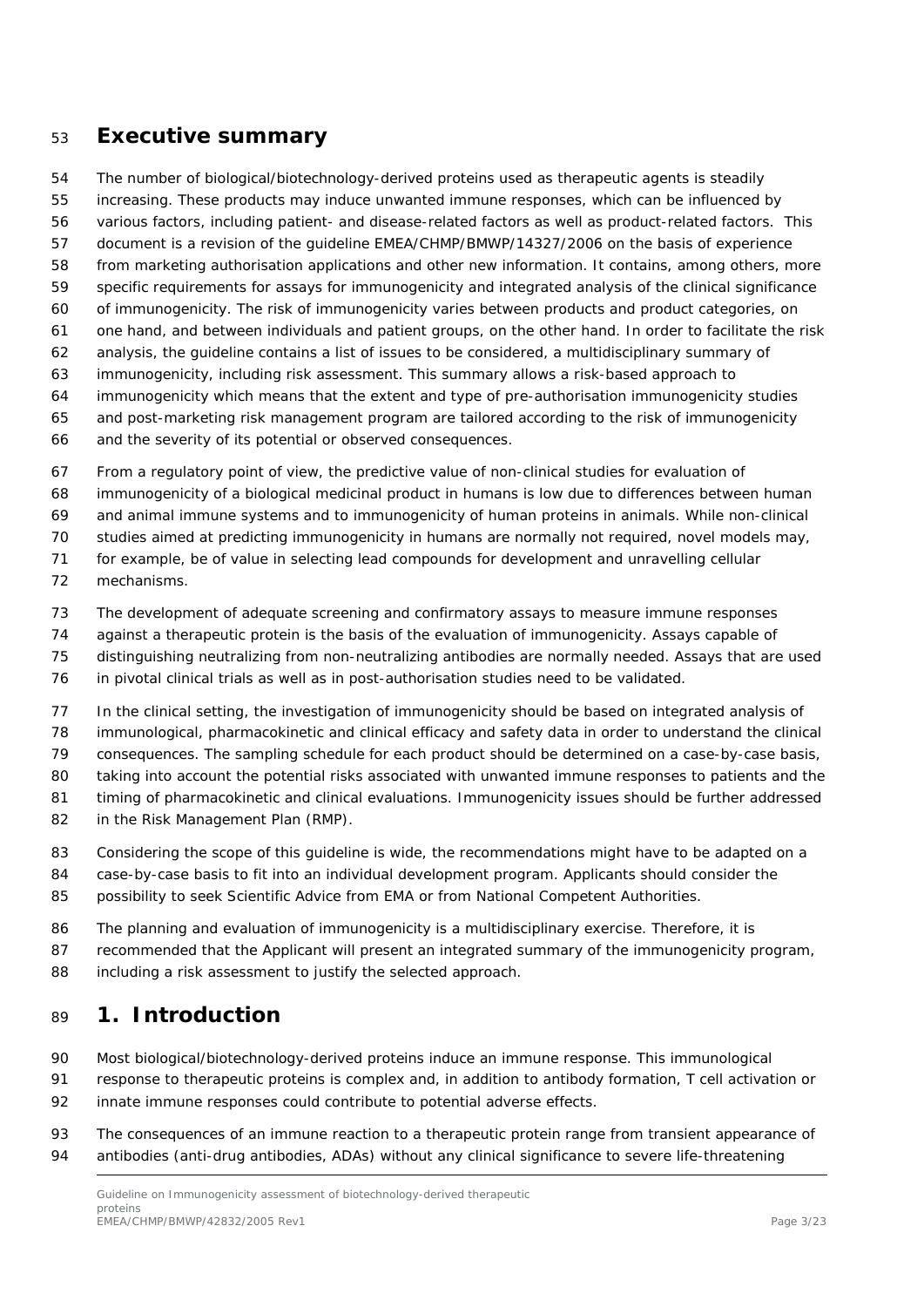- conditions. Potential clinical consequences of an unwanted immune response include loss of efficacy of
- 96 the therapeutic protein, serious acute immune effects such as anaphylaxis, and, for therapeutic
- proteins used for substitution, cross-reactivity with the endogenous counterpart.
- Many patient-, disease-and product-related factors may influence the immunogenicity of therapeutic
- proteins. Patient-related factors that might predispose an individual to an immune response include the
- genetic background, pre-existing immunity, immune status, including immunomodulating therapy, as
- well as dosing schedule and route of administration. Product-related factors that influence the
- likelihood of an immune response include the manufacturing process, formulation, and stability
- characteristics.
- Although data on possible unwanted immune reactions to therapeutic proteins are required before
- marketing authorisation, problems may still be encountered in the post-authorisation period.
- Depending on the immunogenic potential of the therapeutic protein and the rarity of the disease, the
- extent of immunogenicity data before approval might be limited. Controlled clinical trials cannot be
- used to study rare adverse effects. Thus, further systematic immunogenicity testing is often necessary
- after marketing authorization, and may be included in the risk management plan.

# <span id="page-3-0"></span>**2. Scope**

The general principles adopted and explained in this document mainly apply to the development of an

unwanted immune response against a therapeutic protein in patients and to a systematic evaluation of

it. The guideline applies to proteins and polypeptides, their derivatives, and products of which they are

- components, e.g. conjugates. These proteins and polypeptides are mainly produced by recombinant or
- non-recombinant expression systems. Throughout this guideline, the term "therapeutic protein" is
- used.
- For coagulation factors, please, refer to the specific CHMP guidelines in this area (see chapter 3).

# <span id="page-3-1"></span>**3. Legal basis and relevant guidelines**

- This guideline has to be read in conjunction with the introduction and general principles (4) and parts II and III of the Annex I to Directive 2001/83 as amended. This guideline should be read in
- conjunction with other relevant guidelines, e.g.:
- Guideline on similar biological medicinal products containing biotechnology-derived proteins as active substance: non-clinical and clinical issues (EMEA/CHMP/BMWP/42832/2005 Rev. 1)
- Guideline on Comparability of biotechnology-derived medicinal products after a change in the manufacturing process - non-clinical and clinical issues (EMEA/CHMP/BMWP/101695/2006)
- 126 Guideline on Immunogenicity assessment of monoclonal antibodies intended for in vivo clinical use (EMA/CHMP/BMWP/86289/2010)
- 128 Guideline on bioanalytical method validation (EMEA/CHMP/EWP/192217/2009 Rev.1 Corr.\*)
- Guideline on the clinical investigation of recombinant and human plasma-derived factor VIII products (EMA/CHMP/BPWP/144533/2009)
- Clinical investigation of recombinant and human plasma-derived factor IX products (superseded by EMA/CHMP/BPWP/144552/2009 rev 1)
- 133 ICH S6 (R1) Harmonised Tripartite Guideline on Preclinical Safety Evaluation of Biotechnology-Derived Pharmaceuticals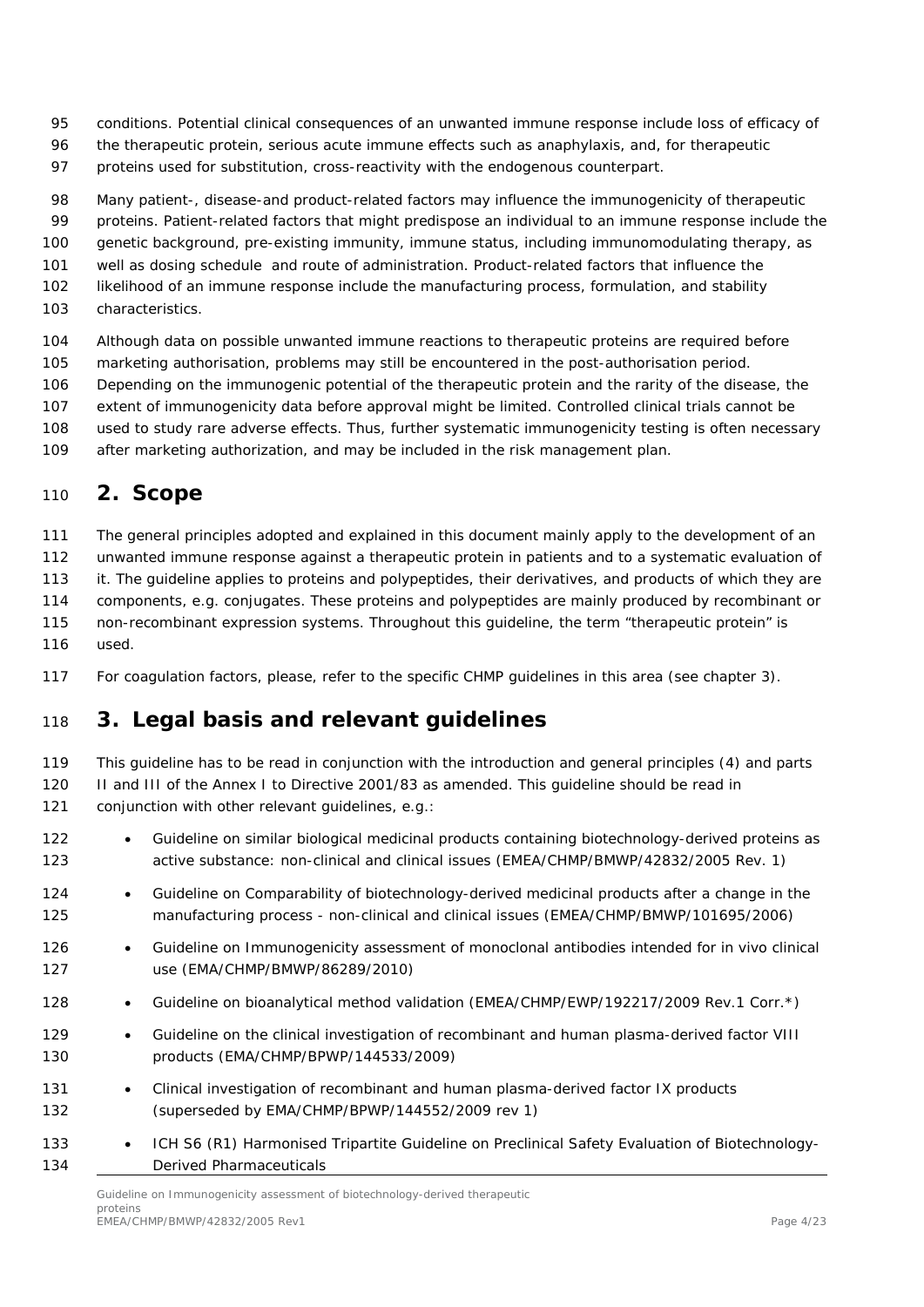135 • ICH Harmonised Tripartite Guideline on Comparability of Biotechnological/Biological Products Subject to Changes in their Manufacturing Process Q5E, 2004

## <span id="page-4-0"></span> **4. Factors that may influence the development of an immune response against a therapeutic protein**

### <span id="page-4-1"></span>*4.1. Patient- and disease-related factors*

 Patient-related factors, which might influence the immune response to a therapeutic protein, include genetic factors, age of the patient, disease-related factors including other treatments, and pre-existing antibodies (protein therapeutic -reactive antibodies) due to previous exposure to the product or 143 products containing substances with structural similarity; as well as sensitisation of patients due to process-and product-related impurities and excipients.

• *Genetic factors modulating the immune response*

 Genetic factors may alter immune responses to a therapeutic protein and lead to inter-patient variability. Genetic variation at the level of MHC molecules- and T-cell receptor will modify the immune recognition whereas genetic variation at the level of the modulating factors, such as cytokines and cytokine receptors, may influence the intensity of the response.

#### • *Genetic factors related to a gene defect*

 When the therapeutic protein is used for substitution of an endogenous protein (e.g. factor VIII; enzyme replacement) where the patient is deficient of the natural counterpart, the physiological antigen may represent a neo-antigen and the immune system will interpret the therapeutic protein as foreign or non-self.

• *Age*

Data on immunogenicity from one age group cannot necessarily be projected to others, since immune

 response to therapeutic proteins can be affected by patient age. Among children, different levels of maturation of the immune system are seen depending on age, and discrepant immune responses to a

biological product may be expected.

 If the product is indicated for children, clinical studies are usually expected to be carried out in this age group. In that case, immunogenicity data should be gathered in these studies as well. If indicated for elderly, consideration should be given to a potentially altered immune response, including

autoimmunity.

#### • *Disease-related factors*

 A patient's underlying disease can be an important factor in the context of developing an unwanted immune response. Patients with activated immune systems (for example those suffering from chronic infections, allergies and autoimmune diseases may be more prone to immune responses to therapeutic proteins. In other conditions (e.g. malnutrition, advanced malignant disease, advanced HIV disease, organ failure), an immune response might be less likely to occur due to an impaired immune system.

 For some products, it has been reported that the development of an antibody response can be different for different therapeutic indications or different stages of the disease. In principle, immunogenicity needs to be addressed in all clinical indications unless justified.

• *Concomitant treatment*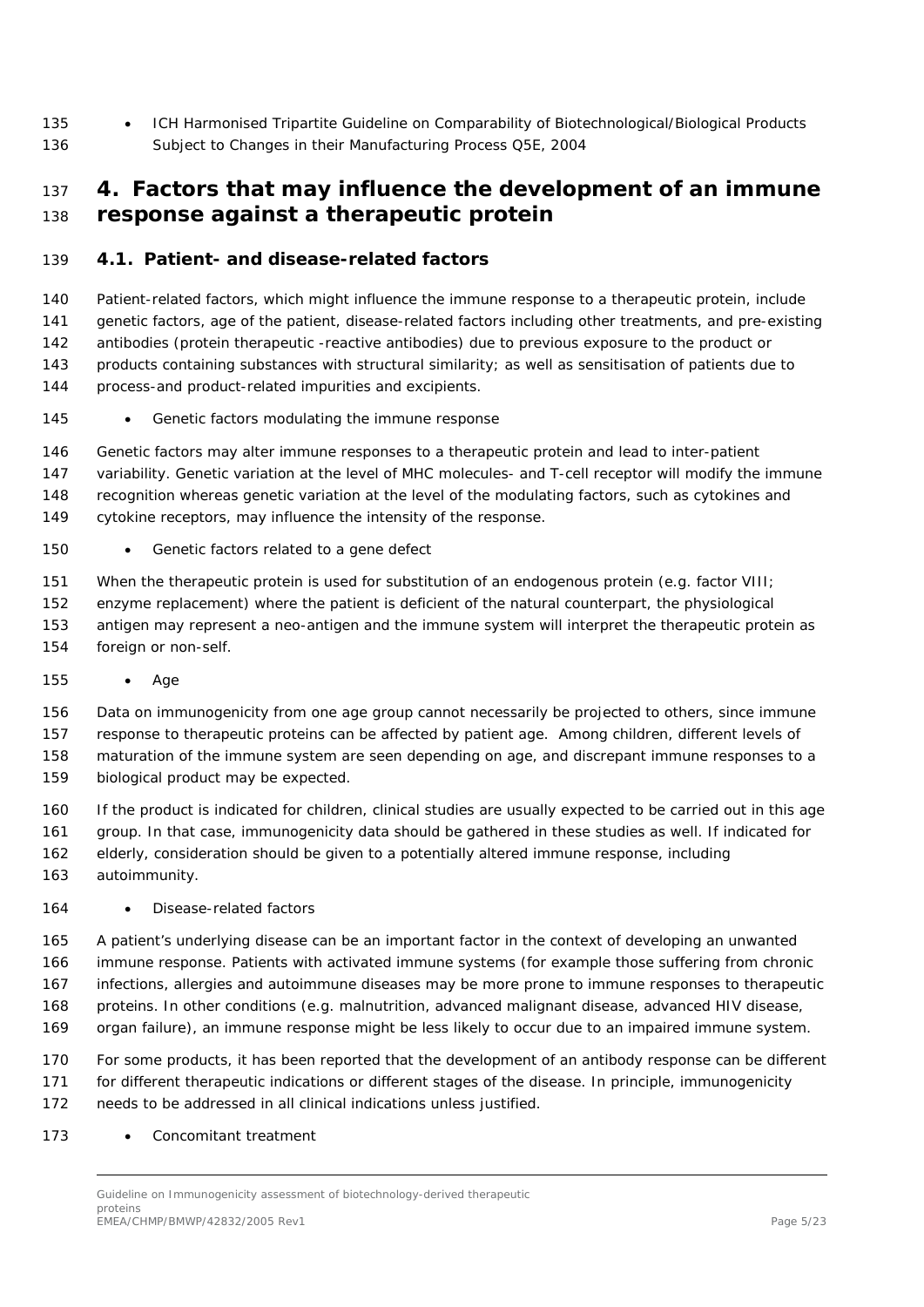- Concomitant therapies may either decrease or increase the risk of an immune response to a
- therapeutic protein. Typically, the immune reaction against a therapeutic protein is reduced when
- immunosuppressive agents are used concomitantly. However, an immune response against a
- therapeutic product is a result of many factors and thus, conclusions on potential impact of the
- concomitant immuno-modulating medication are not straightforward.
- Consideration should also be given to previous treatments that can influence the immune reaction to a
- therapeutic protein and may have a long-term impact on the immune system. If clinical trials of a
- product with a new active substance are performed in combination with immuno-suppressants, a claim
- for use of the protein drug in monotherapy must be accompanied by adequate clinical data on the
- immunogenicity profile in the absence of immuno-suppressive agents.

#### • *Posology-related factors*

- Factors which may increase the immune response to a therapeutic protein include dosage, dosing schedule and route of administration. Products given intravenously may be less immunogenic than drugs given subcutaneously or intramuscularly. Inhalational and intradermal administration may also enhance immune responses towards the therapeutic protein.
- Short-term treatment is usually less likely to be associated with a harmful immune response than long- term treatment, and products given continuously are usually less immunogenic than those given intermittently. Intermittent treatment or re-exposure after a long treatment-free interval may be
- associated with an enhanced immune response.
- ADA formation against protein therapeutics can be either transient (disappear over time) or sustained.
- *Pre-existing antibodies*
- Previous exposure to similar or related proteins can lead to pre-sensitisation that may modify the
- response to the new therapeutic protein, e.g. proteins being used for replacement therapy. In addition, sensitisation to excipients in the formulation, as well as to impurities/contaminants from the
- manufacturing process, may also lead to the generation of pre-existing immunogenicity to the product.
- Pre-existing reactivity towards the therapeutic proteins (cross-reacting ADAs, rheumatoid factors,
- antibodies to non-human carbohydrate moieties etc.) at baseline may influence the production of
- ADAs. Pre-existing antibodies against a variety of protein therapeutics (e.g. monoclonal antibodies,
- fusion proteins) are frequently encountered, especially in the context of autoimmune diseases. Pre-
- existing antibodies may also be found in treatment-naïve patients. While the impact of pre-existing
- antibodies on safety and/or efficacy of biologics is poorly understood, consequences could be severe for e.g. patients receiving 'replacement products' like blood clotting factors, if the previous antibodies are cross-reacting with the newly introduced protein product. Therefore, potential cross-reactivity with
- 207 pre-existing antibodies should be considered.

### <span id="page-5-0"></span>*4.2. Product related risk factors*

- Product-related factors influencing the immunogenicity of biotechnology-derived therapeutic proteins include the origin (for instance, the expression construct) and nature of the active substance (structural homology, post-translational modifications), major modifications of the therapeutic protein (e.g. pegylation, fusion proteins, bispecific antibodies, conjugates between a protein and a chemical
- drug/moiety), product-related (e.g. degradation products, impurities, aggregates) and process-related
- impurities (host cell proteins, lipids or DNA, bacterial contaminants), formulation (excipients) and
- product packaging (containers, stoppers).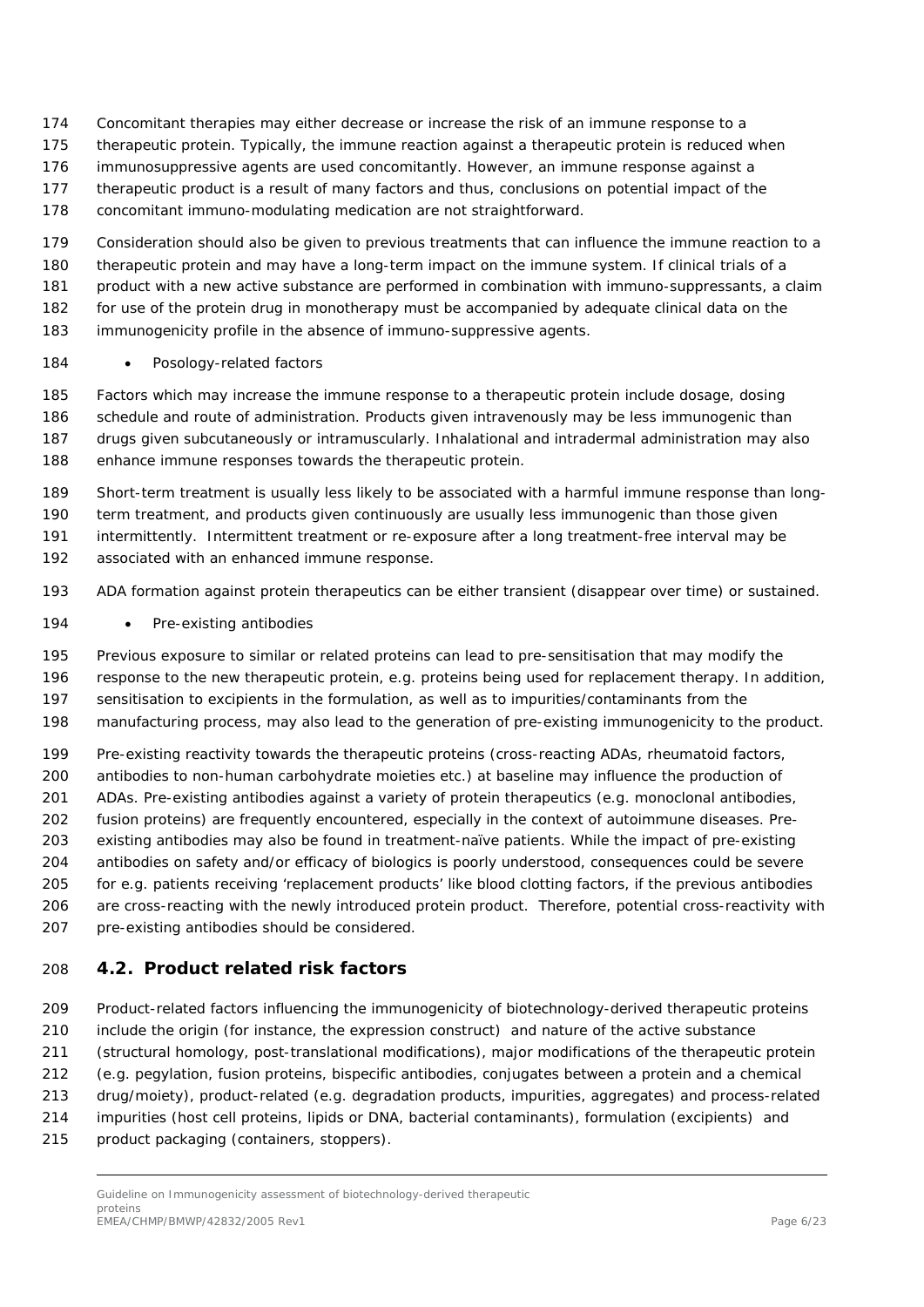#### • *Protein structure and immunological tolerance*

T cell-dependent antibody responses involve a complex interplay among antigen presenting cells, T

- cells, secreted cytokines and B cells, subsequently leading to B cell activation, somatic hypermutation and antibody production and sometimes to immunoglobulin class-switch. Within this cascade, there are
- central and peripheral immunological factors that together form the basis of immunological tolerance
- to endogenous proteins.
- Immune tolerance to endogenous proteins is variable; in general tolerance is weaker for low-
- abundance proteins than for high-abundance proteins. Thus, levels of cytokines and growth factors are
- low whereas autoantibodies towards cytokines and growth factors in healthy individuals are not uncommon.
- Biotechnology-derived analogues to human endogenous proteins may trigger an immune response due
- 227 to variations in the amino acid sequence or changes to the protein structure as a result of post-
- translational modifications or other changes during all steps of the manufacturing process, storage and administration.
- 230 The key driver of mature immunological reactions is the activation of T cells. T cell epitopes are linear peptides. Thus, a difference in the amino acid sequence between an endogenous and a therapeutic protein may modify T cell epitopes.
- T cell-independent antibody responses may be generated when B cells recognise a repeated pattern in
- the biological product (polysaccharides, lipopolysaccharides, possible moieties in the therapeutic
- protein, aggregates), that elicits low-affinity IgM antibodies. However, switching to IgG classes
- including clonal expansion, may also take place, and the mechanism behind this evolution of the immune reaction is still not fully understood.
- Glycosylation can influence both the physico-chemical and biological properties of a protein. The presence and structure of carbohydrate moieties may have both a direct or indirect impact on the immunogenicity of therapeutic proteins; the glycan can induce an immune response itself (e.g. glycans of non-human origin), or its presence may affect the conformation of the protein in such a way that 242 the protein becomes immunogenic.
- Fusion proteins may contain neo-epitopes due to the introduction of foreign peptide sequences, e.g. in linkages/fusion junctions. Antibodies generated specifically against the polyethylene-glycol part of
- pegylated proteins have been identified. However, pegylation and glycosylation may also decrease
- immunogenicity by shielding the immunogenic epitopes, while maintaining the native conformation of
- the protein.
- Fusion proteins composed of a foreign and self-protein may be of concern, especially because of the potential of the foreign moiety to provoke an immune response to the self-protein (epitope spreading). Thus, identification of the antigenic moiety of a fusion protein is useful.

#### • *Formulation and packaging*

 The composition of a formulation is chosen in order to increase the stability of the product, i.e. to best maintain the native conformation of therapeutic proteins. A successful, robust formulation depends on the understanding of the physical and chemical nature of the active substance and the excipients alone and their interaction. The formulation and the source of excipients may influence the immunogenicity of therapeutic proteins. This should be taken into account when introducing variations to the formulation.

Guideline on Immunogenicity assessment of biotechnology-derived therapeutic proteins .<br>EMEA/CHMP/BMWP/42832/2005 Rev1 Page 7/23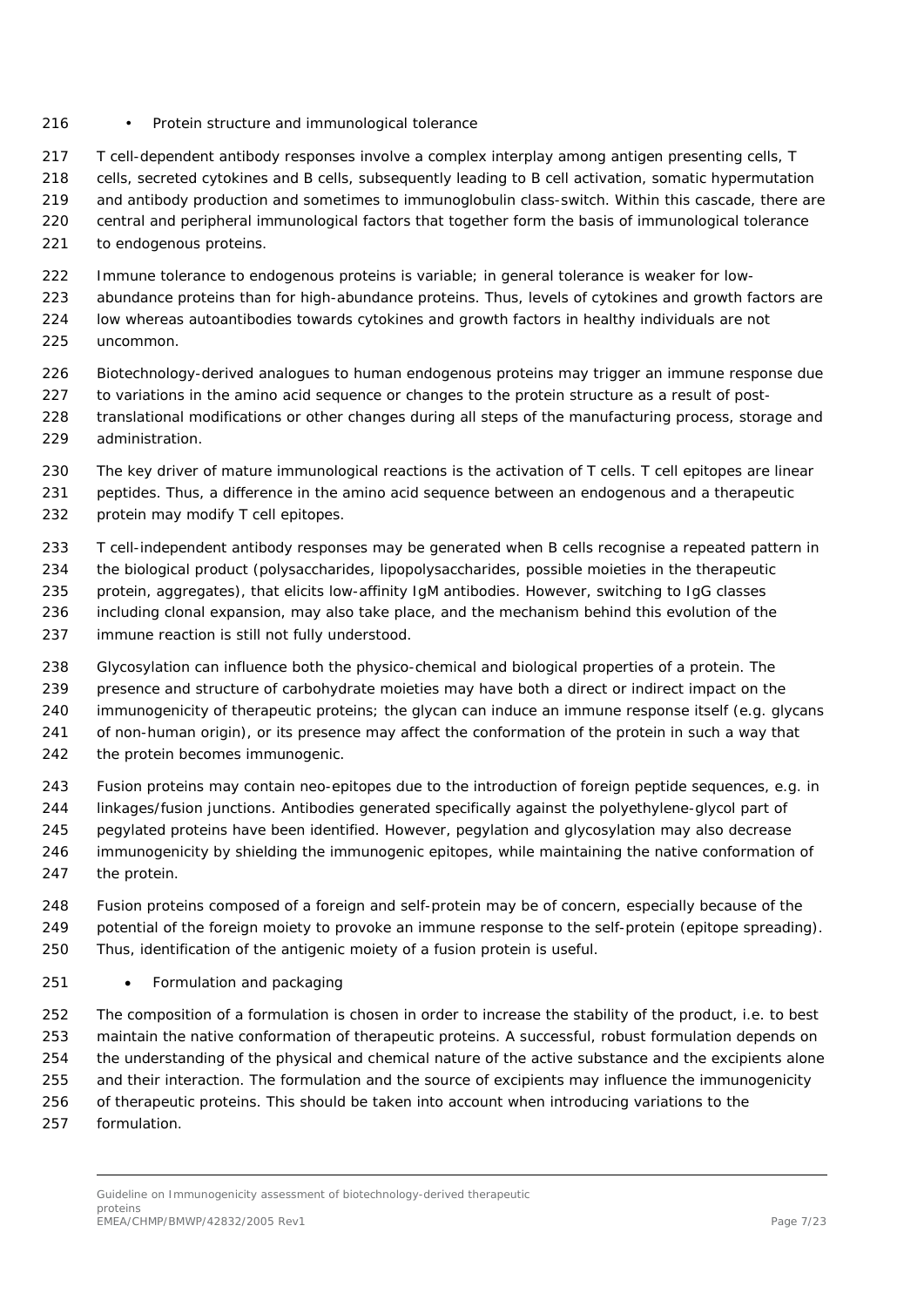In addition, interactions between the protein substance, excipients in the chosen formulation, and the primary packaging (e.g. leachables and impurities from stoppers and syringes derived from their manufacturing process; like tungsten) as well as the conditions for clinical use (e.g. dilution of infusion solutions and infusion devices of different materials), may impact on product quality and generate negative effects like adherence to walls, denaturation and aggregation. Both denaturation and aggregation of the protein therapeutic may potentially trigger an immune response.

#### • *Aggregation and adduct formation*

 Aggregation and adduct formation of proteins may either reveal new epitopes or lead to the formation of multivalent epitopes, which may stimulate the immune system. Aggregation can enhance a protein- specific immune response and lead to the formation of ADAs. Removal of aggregates (present as visible or sub-visible particles) has been associated with strongly reduced immunogenicity in preclinical in vivo studies.

 Factors which may contribute to aggregate or adduct formation include formulation, purification processes, viral inactivation procedures (low pH), packaging material and storage conditions of intermediates and finished product. The use of proteins as excipient, e.g. albumin, may lead to the formation of more immunogenic aggregates. It is important to monitor the aggregate and adduct

content of a product throughout its shelf life.

Higher-molecular weight (MW) aggregates are more prone to elicit immune responses than lower-MW

aggregates, and the repetitive ordered epitopes (multimeric epitopes) that are often displayed by

- protein aggregates (e.g. viral-like arrays) may involve T cell independent mechanisms and activate B cells directly. Extensive crosslinking of B cell receptors by higher order structures can activate B cells
- to proliferate and produce antibodies not only to the aggregated, but also to the monomeric form of the protein.

#### • *Impurities*

 There are a number of potential impurities in the drug substance of therapeutic proteins, which potentially can serve as adjuvants. Host cell proteins from the cell substrate co-purified with the active substance, could induce immune responses against themselves, as well as to the active substance. Bacterial proteins, contaminants from the manufacturing process, host cell-derived lipids or DNA could also function as adjuvants triggering immune responses against the therapeutic protein.

# <span id="page-7-0"></span>**5. Potential clinical consequences of immunogenicity**

 Immunogenicity of a protein therapeutic may have profound effects on the efficacy and safety of the product. Factors which determine whether antibodies to a therapeutic protein will have clinical significance include the epitope recognised by the antibody, the affinity and class of the antibody, the amount of antibodies generated, as well as the pharmacological properties of the biotechnological medicinal product. In addition, the ability of immune complexes to activate complement may have an impact on the clinical outcome.

#### <span id="page-7-1"></span>*5.1. Consequences on Efficacy*

 ADAs can influence efficacy by eliminating the pharmacological action of the product or altering its pharmacokinetic profile.

 "Neutralising" antibodies can cause a reduction or loss of efficacy by binding to or near the active site, or by inducing conformational changes. Usually, 'non-neutralising' antibodies are expected to be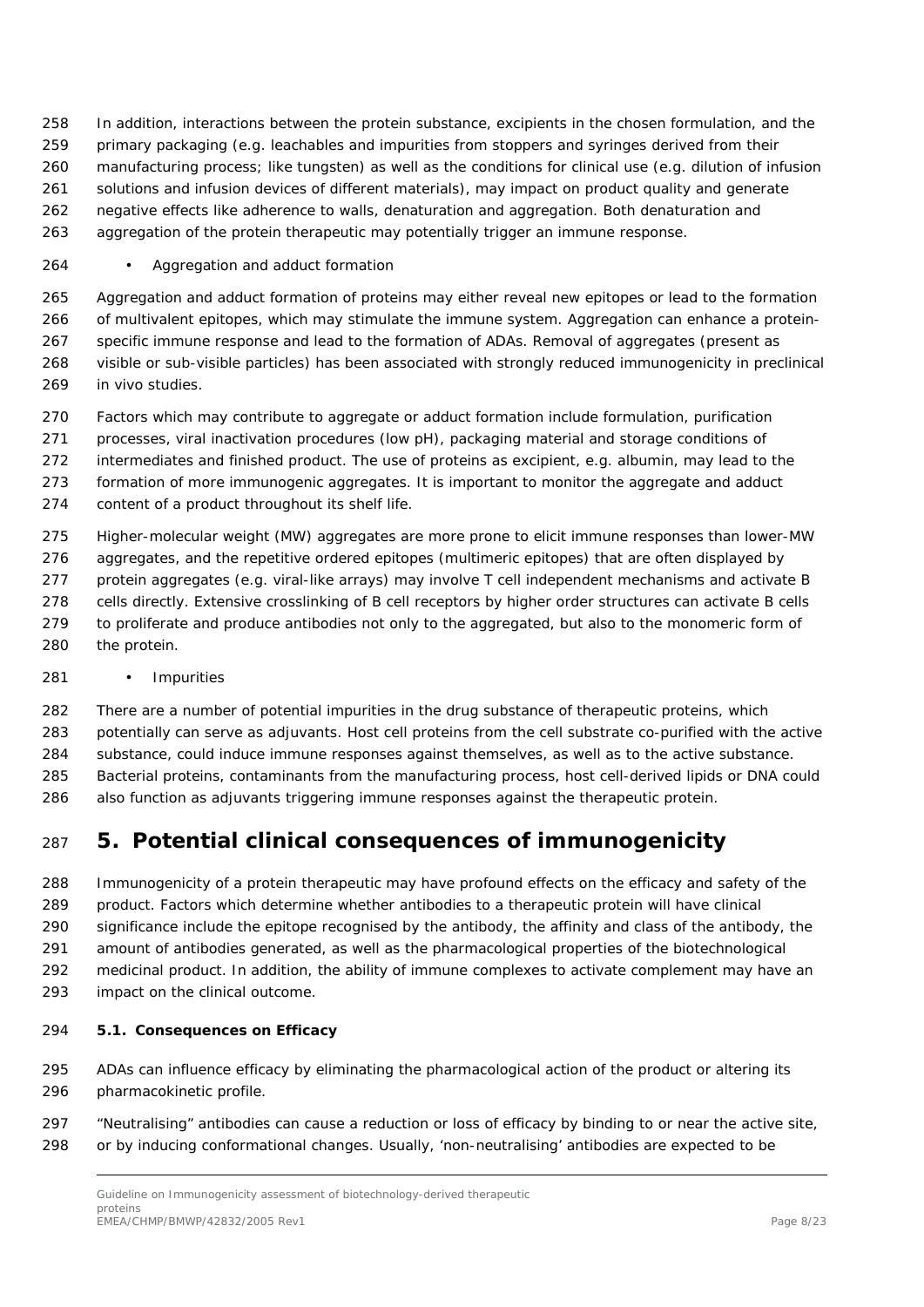- associated with less clinical consequences. However, as discussed below, such antibodies may reduce the exposure to the therapeutic protein and thereby influence efficacy indirectly.
- The effects of ADAs on therapeutic proteins may vary from zero to complete loss of efficacy.
- Sometimes, the efficacy is reduced gradually over time without a clear correlation to ADA titres.

#### <span id="page-8-0"></span>*5.2. Consequences on Safety*

 In general, most adverse effects of therapeutic proteins are related to their pharmacological effects. The main exception is their potential immunogenicity. Immune-based adverse effects may be both acute and delayed.

 Less severe immune-based adverse effects include infusion-site reactions. Non-allergic (not involving IgE-generation) infusion reactions are typically seen during the first infusions and can be mitigated by appropriate pre-medication.

#### • *Hyper acute / acute reactions*

 Acute infusion-related reactions including anaphylactic / anaphylactoid reactions (type I), may develop within seconds or during a few hours following infusion.

All infusion-related reactions involve the immune system; however, some (anaphylactic) are allergic in

nature and are usually mediated by immunoglobulin E (IgE), whereas others (anaphylactoid) are not

true allergic reactions and are not mediated by IgE. Although infusion-related reactions can be allergic

or non-allergic, the clinical manifestations are the same. Acute reactions can cause severe

- hypotension, bronchospasm, laryngeal or pharyngeal oedema, wheezing and/or urticaria. The term
- anaphylaxis should be restricted to such situations and represent a strict contraindication to further
- exposure to the drug.
- Usually, patients who develop antibodies are more prone to suffer from infusion-related reactions.
- A thorough assessment concerning a products' potential to inducing hyper acute / acute infusion –
- related reactions, as well as the identification of all cases meeting the clinical diagnostic criteria for
- anaphylaxis regardless of presumed pathophysiology, is important.

#### • *Delayed reactions*

 In addition to acute reactions, delayed type (T cell mediated) hypersensitivity and immune complex- mediated reactions have to be considered. The risk of such reactions may be higher with an increasing drug free interval. Delayed hypersensitivity reactions should be clearly delineated from infusion-related reactions. Applicants should ensure the systematic collection of non-acute clinical sequelae following application of the therapeutic protein. Clinical signs can include myalgia, arthralgia with fever, skin rash, and pruritus, but other, less obvious clinical symptoms should be systematically collected as well.

• *Autoimmunity: Cross-reactivity to an endogenous counterpart*

 A possible life-threatening clinical consequence of ADA formation against a therapeutic protein is cross- reactivity with an endogenous protein when this protein has a non-redundant role in key physiological functions. For example, ADAs cross-reacting with endogenous erythropoietin have caused pure red cell anaemia in epoetin alfa-treated patients with kidney failure. Novel constructs, like hybrid molecules fused to physiological functional molecules, should be carefully investigated for ADAs cross-reacting with relevant endogenous (or self) proteins.

Guideline on Immunogenicity assessment of biotechnology-derived therapeutic proteins .<br>EMEA/CHMP/BMWP/42832/2005 Rev1 Page 9/23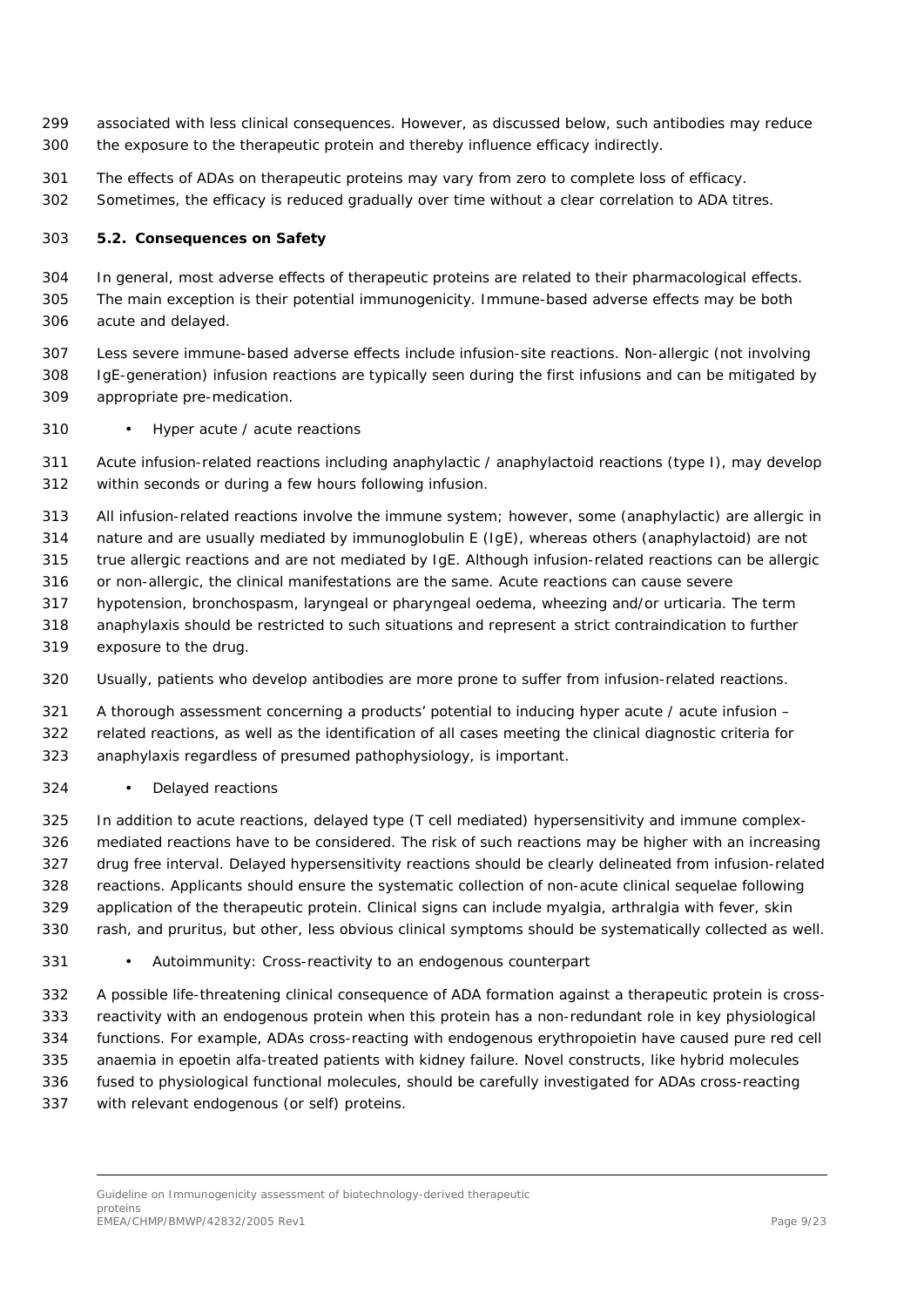# <span id="page-9-0"></span> **6. Non-clinical assessment of immunogenicity and its consequences**

Therapeutic proteins show species differences in most cases. Thus, human(ised) proteins will be

recognised as foreign proteins by animals. For this reason, the predictivity of non-clinical studies for

 evaluation of immunogenicity in humans is considered low. Non-clinical studies aiming at predicting immunogenicity in humans are normally not required.

- However, ongoing consideration should be given to the use of emerging technologies (novel *in vivo*, *in vitro* and *in silico* models), which might be used as tools during development or for a first estimation of risk for clinical immunogenicity. *In vitro* assays based on innate and adaptive immune cells could be
- helpful in revealing cell-mediated responses.
- It is expected that (non-)clinical studies are supplied with material sufficiently representative of the
- medicinal product that is going to be placed on the market. Since immunogenicity concerns may arise
- from the presence of impurities or contaminants, it is preferable to rely on purification processes to
- remove impurities and contaminants rather than to establish a preclinical testing program for their
- qualification (refer to ICH S6 (R1) Harmonised Tripartite Guideline on Preclinical Safety Evaluation of
- Biotechnology-Derived Pharmaceuticals).
- Measurement of anti-drug antibodies in non-clinical studies may be needed as part of repeated dose
- toxicity studies, in order to aid in the interpretation of these studies (as discussed in "ICH S6 (R1)
- Harmonised Tripartite Guideline on preclinical safety evaluation of biotechnology-derived
- pharmaceuticals."). Blood samples should be taken and stored for future evaluations if then needed.
- The assays used should be validated (see also chapter 7.3). In toxicology studies, where usually higher concentrations of therapeutic protein are present in the samples, the interference of the therapeutic
- protein in the ADA assays needs to be considered.
- In the development of similar biological medicinal products (biosimilars), the comparison of the anti-
- drug antibody response to the biosimilar and the reference product in an animal model is not
- recommended as part of the biosimilar comparability exercise, due to the low predictivity for the
- immunogenicity potential in humans.
- An immune response to a therapeutic protein representing a counterpart to an endogenous protein may result in cross-reactivity, directed to the endogenous protein in cases where endogenous protein is still produced. Any relevant experience on the consequences of induction of an immune response to the endogenous protein or its absence/dysfunction in animal models should be discussed in the integrated summary of immunogenicity. Both humoral and cellular immune responses (where relevant) should be considered. Usually, safety risks would be predictable, based on existing knowledge on the biological functions of the endogenous protein and animal studies would not be required to confirm these safety risks. Only in absence of sufficient knowledge, and if theoretical considerations are suggestive of a safety risk, animal immunisation studies with the therapeutic protein or the animal homolog may be considered in order to gain information on the potential consequences of an unwanted immune response.
- 
-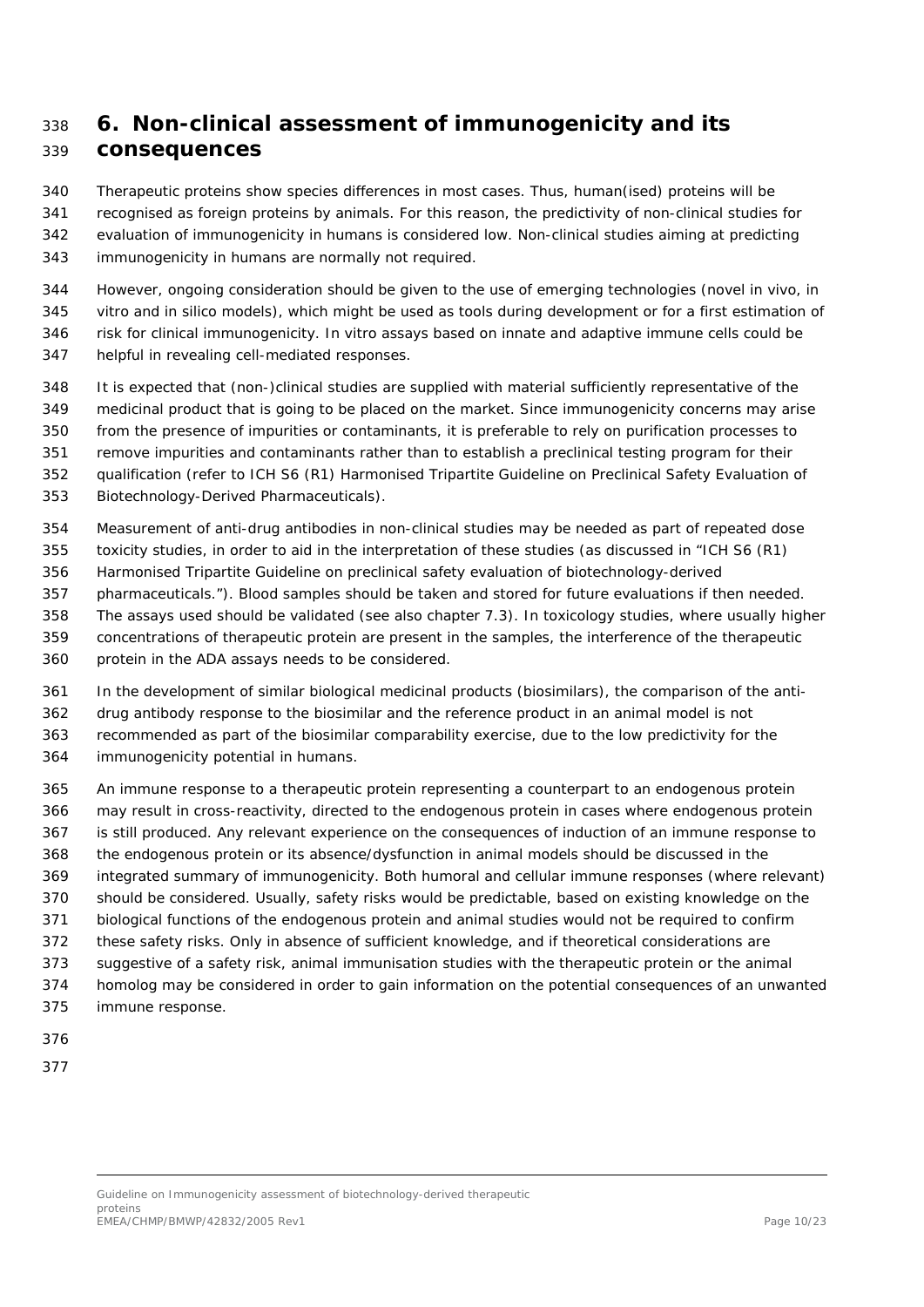# <span id="page-10-0"></span> **7. Development of assays for detecting and measuring immune responses in humans**

 Developing an integrated analysis strategy relevant for the intended treatment plan is critical for elucidating the clinical relevance of immunogenicity data. It is very important to select and/or develop assays and assay strategies for assessment of immune responses. While most effort is usually focused on antibody detection and characterisation as this is often related to clinical safety and efficacy, cell- mediated responses are also important and their assessment may be considered by applicants on a case by case basis.

 Although assays will be refined during product development and assay suitability reassessed as per their use, the applicant is expected to provide data supporting full assay validation for marketing authorisation.

### <span id="page-10-1"></span>*7.1. Strategy and Antibody Assays*

Adopting an appropriate strategy which includes use of sensitive and valid methods for immunogenicity

assessment is essential. Typically, a multi-tiered approach should be employed. This includes a

screening assay for identification of antibody positive samples/patients, a procedure for confirming the

presence of antibodies and determining antibody specificity followed by functional assays for the

assessment of the neutralizing capacity of antibodies. Tests for determining antibody isotype and

epitope specificity may also be considered on confirmed antibody positive samples. In some cases,

testing samples for cross-reactivity with other products based on the same protein and the

endogenous protein is important as it may have implications for clinical efficacy and safety.

 In addition, assays for measuring the level of the product and for assessing clinical relevance to products e.g., assays for relevant biomarkers or pharmacokinetic measurements are required to evaluate the clinical impact of induced antibodies if these are detected (see Annex 1).

 Evaluation of the kinetics of antibody development and the duration as well as the magnitude of the antibody response is important as it may correlate with clinical consequences.

 If antibodies are induced in patients, serum or plasma samples need to be characterised in terms of antibody level (titre), neutralizing capacity and possibly other criteria determined on a case-by-case basis according to the biological product, the type of patients treated, the aim of the study, clinical symptoms and possibly other factors. These may include antibody class and subclass (isotype), affinity and specificity. The degree of characterization required will differ depending on the study purpose and stage of development of the product. The assays used should be qualified for their intended purpose.

• *Screening assays*

Screening assays are the first step in immunogenicity evaluation. They should be sensitive and capable

of detecting all antibodies (including IgM and IgG subclasses) induced against the product in all

 antibody positive patients. A low false positive rate is desirable but false negative results are unacceptable.

- 
- Screening is performed using immunoassays which are based on a variety of formats and detection
- systems. All screening procedures detect antigen-antibody interaction (binding) but may differ in their
- underlying scientific/ technical principles. These assays are configured to have moderate throughput
- and appropriate automation, however each assay has its own attributes and inherent limitations which
- 418 need to be considered (see chapter 10).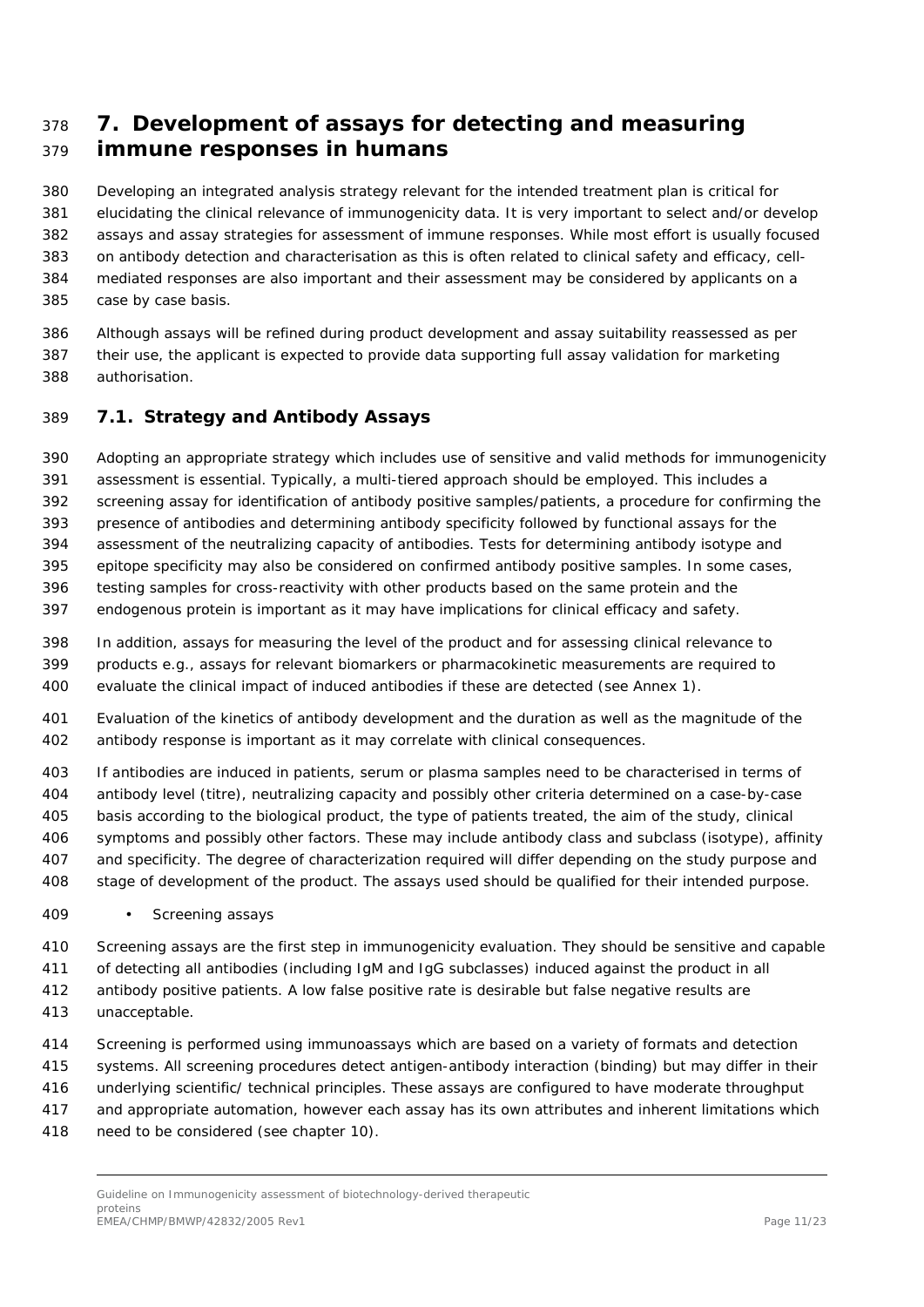- Assays need to be developed, optimized and selected according to and taking account of their intended
- use. The importance and requirements of assay characteristics depends on the use of the assay.
- Adoption of the simplest assay suitable for all requirements is normally a valid approach to assay
- 422 selection. However, care with this is necessary to ensure that it does not compromise other stages of
- immunogenicity assessment. For example direct binding ELISAs, with antigen directly immobilized on
- 424 plate well surfaces are often the simplest assay approach, but may be associated with a very high
- incidence of false positivity. They may also be associated with a high incidence of false negatives for
- samples containing low affinity antibodies. It is often necessary to adopt a more suitable assay, e.g.
- 427 bridging assays, electrochemiluminescence or surface plasmon resonance methods. Epitope masking
- 428 can give false negative results in screening assays and a strategy to avoid this may be necessary e.g.
- 429 by labelling detecting reagents using procedures that avoid masking of particular epitope(s).
- In this respect the reagents (e.g. blocking reagents) should be considered carefully. Blocking reagents 431 like BSA and milk contain non-human glycans that are sometimes found on proteins produced in non-human animal cells. Thus, antibodies against these glycans may be missed.
- Samples (normally serum or plasma) may contain substances that interfere with the assays i.e. matrix effects which produce false positive or negative results and/or incorrect assessment of antibody content. Examples include complement components or complement receptors, mannose binding protein, Fc receptors, soluble target molecules, and rheumatoid factors. The influence of such matrix components on assay results should be considered and measured. To mitigate the potential influence corrective measures should be implemented. Applicants need to justify the suitability of the chosen
- approach, taking into consideration the limitations of the respective methods.
- Additionally, residual therapeutic product present in patients' blood can complex with induced antibody and hence reduce the amount of antibody detectable by assays. This may affect assays differently, depending on the assay, assay format or type and the antibody characteristics. If this occurs, it may 443 be circumvented/resolved by using a number of approaches e.g. by dissociating the immune- complexes with acid, removing excess biological by solid-phase adsorption, use of long incubation times and/or using an assay which allows sufficient sample dilution to avoid this problem. Such approaches must themselves be validated for effectiveness and adopted on a case-by-case basis according to needs. In some cases this problem can be overcome by appropriate spacing of the timing between administration of product and sampling for antibody assessment i.e. allowing time for the product to be cleared from the circulation before sampling. However this latter approach must not significantly compromise the detection of antibodies or the treatment of the patient. In any case, the Applicant has to demonstrate that the drug-tolerance of the assay exceeds the levels of the therapeutic protein in the samples for ADA testing.
- 
- *Assays for confirming the presence of antibodies*
- Confirmatory assays are necessary for eliminating any false positive results following the initial screen. Assay selection should take account of the limitations and characteristics of the screening assay. A common approach for confirming antibodies is addition of an excess of antigen to the sample followed by a comparison of spiked and unspiked sample in the binding assay. This should result in a reduction of positive signal for true positives in the spiked sample.
- Antibodies present in confirmed positive samples need to be examined for specificity for the active protein and, in relevant cases, distinguished from antibodies which bind to product-related and process-related components ( e.g., host cell proteins). It has been shown that antibodies can be induced against all or any of these.
- 

Guideline on Immunogenicity assessment of biotechnology-derived therapeutic proteins .<br>EMEA/CHMP/BMWP/42832/2005 Rev1 Page 12/23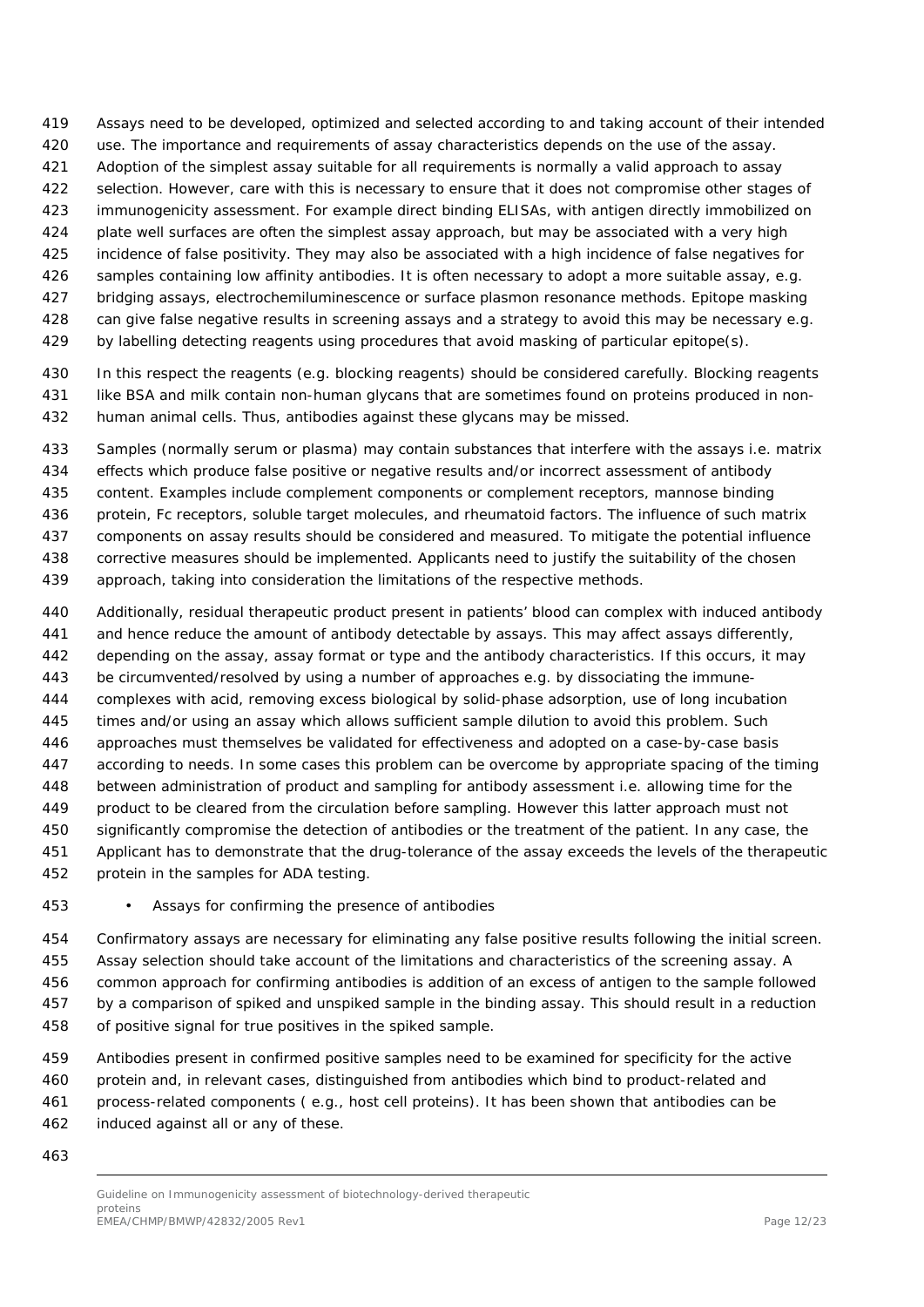#### • *Neutralization assays*

 Determination of the neutralizing potential of the induced antibodies is an essential element of immunogenicity assessment. Deviation from this concept needs a strong justification. Neutralizing antibodies (NAbs) inhibit the biological activity of a therapeutic by binding to epitope(s) within or close

to the active site(s) of the molecule or by causing conformational changes. Because NAbs can trigger

- clinical effects, specific and sensitive *in vitro* methods are needed for detection. Two types of NAb
- assays are mainly used cell-based and non-cell-based assays.
- 471 An assay must be selected or developed which responds well to the biological product. Bioassays used
- for potency estimation can often be adapted to assess neutralising antibodies. However, they
- frequently require refining if they are to perform optimally for measuring the neutralizing capacity of antibodies.
- Understanding the mode of action, the target and effector pathways of the therapeutic are critical for identification of a suitable NAb assay format. Additionally, the risk of developing NAbs and the impact on clinical sequelae also needs to be considered. While cell-based assays are often employed for agonistic therapeutics, non-cell-based CLB assays are often considered for antagonistic molecules with
- humoral targets. For products that do not have intrinsic biological activity (e.g., some MAbs),
- competitive ligand binding assays (CLB) or other alternatives may be suitable. However, when these
- are used it must be demonstrated that they reflect neutralizing capacity/potential in an appropriate manner. For antagonists such as monoclonal antibody therapeutics with effector functions for clinical
- efficacy, cell-based assays are recommended as the mechanism of action cannot be adequately
- reflected in a non-cell-based CLB assay.
- The neutralising capacity of antibodies present in positive samples needs to be established as this often correlates with diminished clinical responses to biological product. Usually a single concentration of biological is chosen for the assay and dilutions of each sample assessed for their inhibitory effect on the assay response. This allows a neutralizing dose response to be determined and calculation of neutralizing capacity ('titre') for each sample
- As for screening, inclusion of a step confirming that the neutralization is truly related to the antibodies and not due to other inhibitory components in sample matrix is useful. Approaches for showing specificity such as antibody depletion, use of alternative stimuli (if assay responds to multiple stimuli) can be considered.
- It should be noted that neutralizing activity does not necessarily correlate with binding antibody content, i.e. samples containing significant or high amounts of binding antibodies may fail to neutralize biological activity whereas samples containing lower amounts of binding antibodies can neutralize variable (sample dependent) amounts. This may depend on product, but must be determined empirically.
- *Immunogenicity Assessment strategy –design and interpretation*
- Immunogenicity studies need to be carefully and prospectively designed to ensure all essential procedures are in place before commencement of clinical assessment. This includes the selection, assessment, and characterisation of assays, identification of appropriate sampling points including baseline samples for determination of pre-existing antibodies, adequate sample volumes and sample processing/storage and selection of statistical methods for analysis of data.
- This applies to assays used to measure and characterise antibodies and to methods employed for assessing clinical responses to antibodies if they are induced. Much of this needs to be established on a case-by case basis, taking account of product, patients, and expected clinical parameters.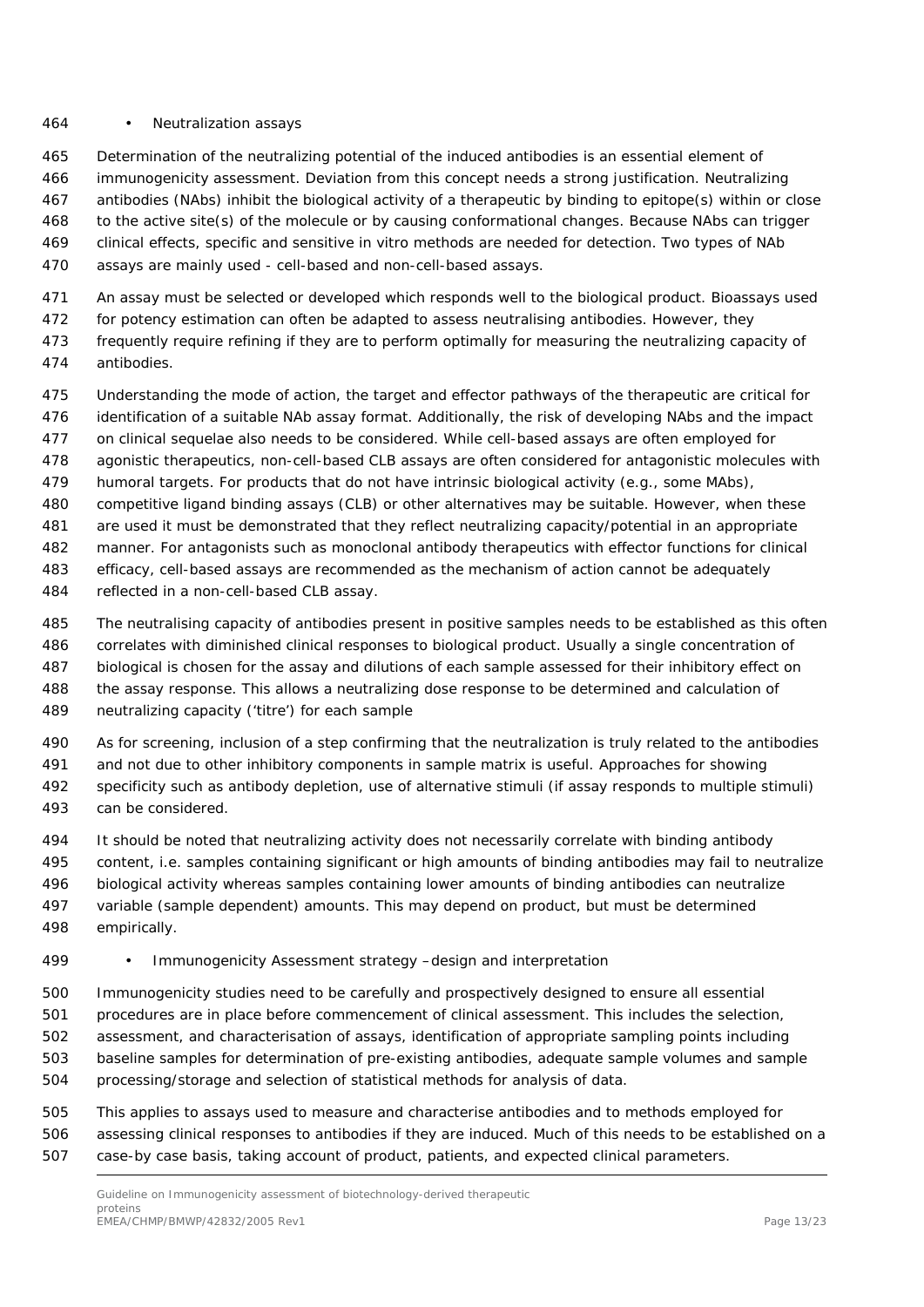### <span id="page-13-0"></span>*7.2. Assay Controls and Reagents*

 The identification and/or development of appropriate well characterized positive and negative controls are crucial. These reagents are essential for assay calibration and validation. They are intimately

- associated with assay interpretation and with distinguishing antibody positive from antibody negative samples.
- Ideally, an antibody positive control should be a human preparation with a significant antibody content which is available in sufficient quantity for continued use. However, sufficient human serum is often not available to serve as a positive control preparation. In such cases, use of an animal serum raised against the product as a reference is the only option. However, its use is more limited than a human preparation e.g. immunochemical procedures, which involve the use of an anti-human immunoglobulin reagent, will not reliably respond to non-human antibodies and the response in all assays may differ in characteristics from responses to human antibodies in human samples.
- 
- Use of the positive control for estimating antibody levels in binding assays in mass units is
- problematical as the immunoglobulin present in standards and samples is heterogeneous in structure,
- specificity and avidity. This makes direct valid comparison between samples and positive control
- difficult, if not impossible. An option is to report immunoassay data as a titre based on a standard
- procedure for calculating this value.
- The positive control antibodies for neutralization assays should have significant neutralizing activity,
- but it is also useful to include a non-neutralizing antibody preparation in assays, at least in validation
- studies. Biological assays used to assess the neutralizing capacity of antibodies may be calibrated
- using International Standards/Reference Preparations where these are available. This would allow
- expression of neutralizing activity in terms of meaningful units of biological activity of product/
- preparation and also provide information relevant to assay validation. If such standards are not
- available, appropriate in-house preparations can be established. In many cases, it is useful to express
- the neutralizing capacity of samples in terms of the volume of sample required to neutralize a constant
- biological activity of product e.g. ml of serum/defined unit of bioactivity of biological. Using the sample
- dilution or titre required to neutralize the biological activity of the product is also an option.
- It is also very useful to prepare a panel of reference materials containing different amounts of
- antibodies and antibodies with different characteristics e.g. neutralizing/non-neutralizing, which can be used to characterize/validate assays and act as assay performance indicators. If possible this should
- include one or more preparations with low antibody content (close to the minimum detection limit) and
- containing low avidity antibodies.
- Negative controls are needed to establish assay baselines and characterize/validate the assays. Assay baseline for normal (healthy) individuals is clearly fairly easily determined by measuring the assay response using samples derived from an appropriate number of such individuals and analysing this to provide a statistically valid background value. However, this may not be representative of the baseline response of samples derived from the patient population, which would therefore need to be established separately, using pre-treatment samples from patients or drug naïve disease patients. Some individual's/patient's samples may contain pre-existing (pre-treatment) antibodies or possibly other substances which produce significant positive responses in assays, and so screening patients for this is necessary to ensure that post-treatment data can be interpreted correctly in terms of treatment emergent antibodies.
- Reagents used in assays need to be qualified and acceptance specifications set, at least for those which are most important. They should be stored appropriately (lyophilized or frozen at a suitable
- temperature) and characterized.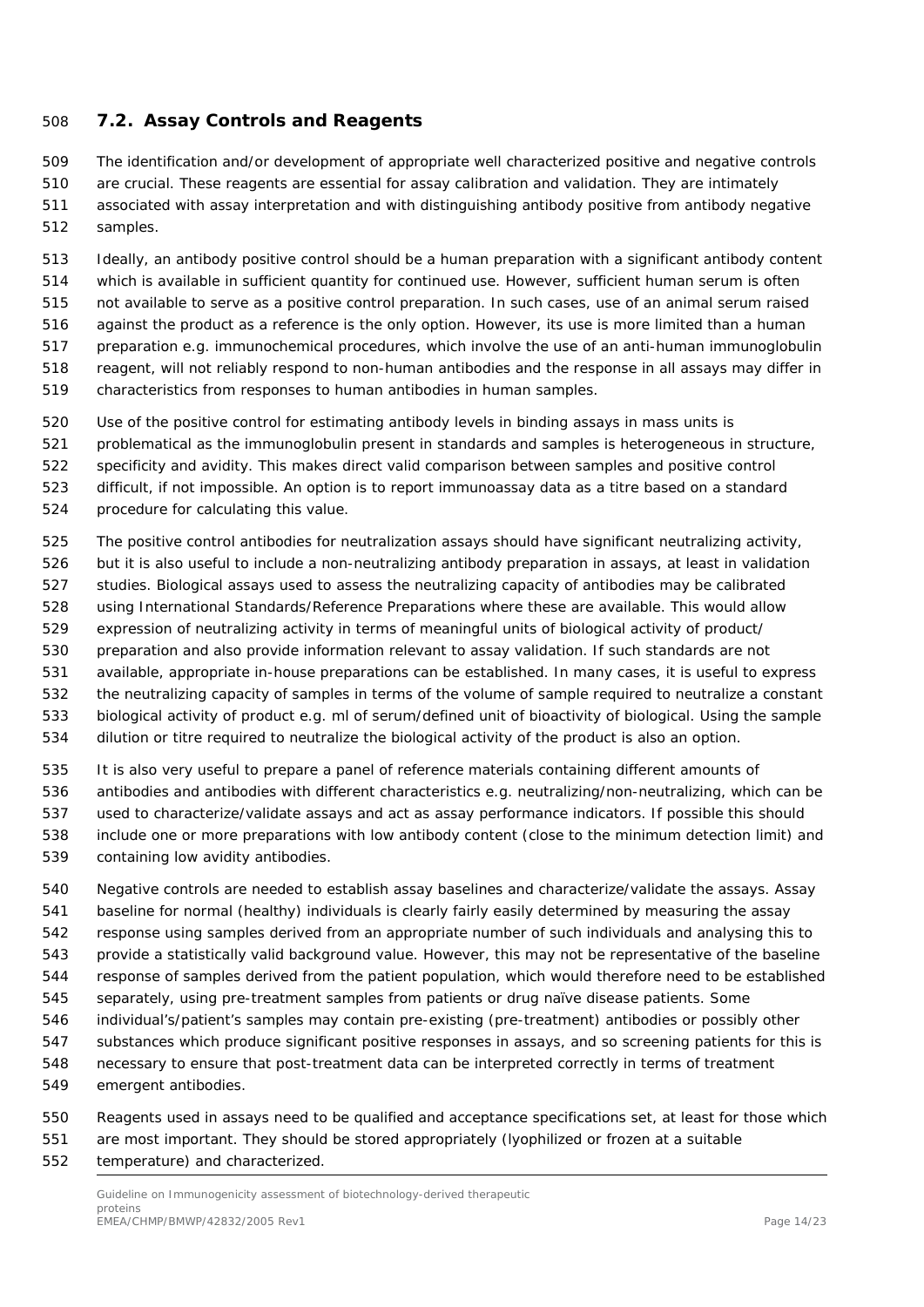### <span id="page-14-0"></span>*7.3. Assay validation and interpretation of results*

 Assay validation is an ongoing process throughout product development. Assays used for the pivotal clinical trials need to be validated for their intended purpose. Validation studies must be conducted to establish that the assays show appropriately linear, concentration dependent responses to relevant analytes as well as appropriate accuracy, precision, sensitivity, specificity and robustness. Inclusion of data supporting minimal required dilution of samples is important. For pivotal clinical trials, the use of a central laboratory to perform the assays is helpful to avoid inter-laboratory variability. In the post- approval setting, it is also important to consider inter-laboratory variability. Assays must also be validated to show that matrix effects caused by reagents or substances present in samples do not adversely affect the results obtained. This is normally addressed by 'recovery' investigations conducted by observing the effects of such substances present in the matrix on the response obtained in their absence. This needs to be investigated for the full range of dilutions of samples, which are to be used in assays, and, at least in some cases, limits the dilutions, which can be validly assessed.

 It is essential to establish clear criteria for deciding how samples will be considered positive or negative, and also how positive results will be confirmed. Approaches to these can differ according to assay etc. and need to be decided accordingly. A common procedure for establishing positive cut-off for immunoassays is to establish assay background using samples from normal healthy controls and or diseased individuals (see above). A statistical approach should be used to establish the assay cut-off value. Alternatively, real data (e.g. double background value) can be used to determine what will be considered the lowest positive result. For antibody positive samples, a titre needs to be determined using a standard approach and reporting the reciprocal of the highest dilution at which the sample gives a positive result. Another option is to report in mass units using a positive antibody control but this has caveats as explained above.

### <span id="page-14-1"></span>*7.4. Assays for comparative immunogenicity*

 Comparative immunogenicity studies are always needed in the development of biosimilars (see Guideline on similar biological medicinal products containing biotechnology-derived proteins as active substance: non-clinical and clinical issues, EMEA/CHMP/BMWP/42832/2005 Rev1) but rarely for a change of the manufacturing process of a given biological product (for changes to the manufacturing process of the drug substance see ICH Harmonised Tripartite Guideline on Comparability of Biotechnological/Biological Products Subject to Changes in their Manufacturing Process Q5E, 2004).

 Immunogenicity testing of the biosimilar and the reference product should be conducted within the biosimilar comparability exercise by using the same assay format and sampling schedule which must meet all current standards. Analytical assays should be performed with both the reference and biosimilar molecule in parallel (in a blinded fashion) to measure the immune response against the product that was received by each patient. The analytical assays should preferably be capable of detecting antibodies against both the biosimilar and the reference molecule but should at least be able to detect all antibodies developed against the biosimilar molecule. Usually, the incidence and nature (e.g. cross-reactivity, target epitopes and neutralising activity) of antibodies and antibody titres should be measured and presented and should be assessed and interpreted in relation to their potential effect on clinical efficacy and safety parameters.

 When comparative immunogenicity studies are required in the context of a manufacturing change of a given product, assays to compare the pre- and post-change products need to be developed. Ideally, there should be two assays, one using the pre-change protein and the other with the post-change protein as the target antigen.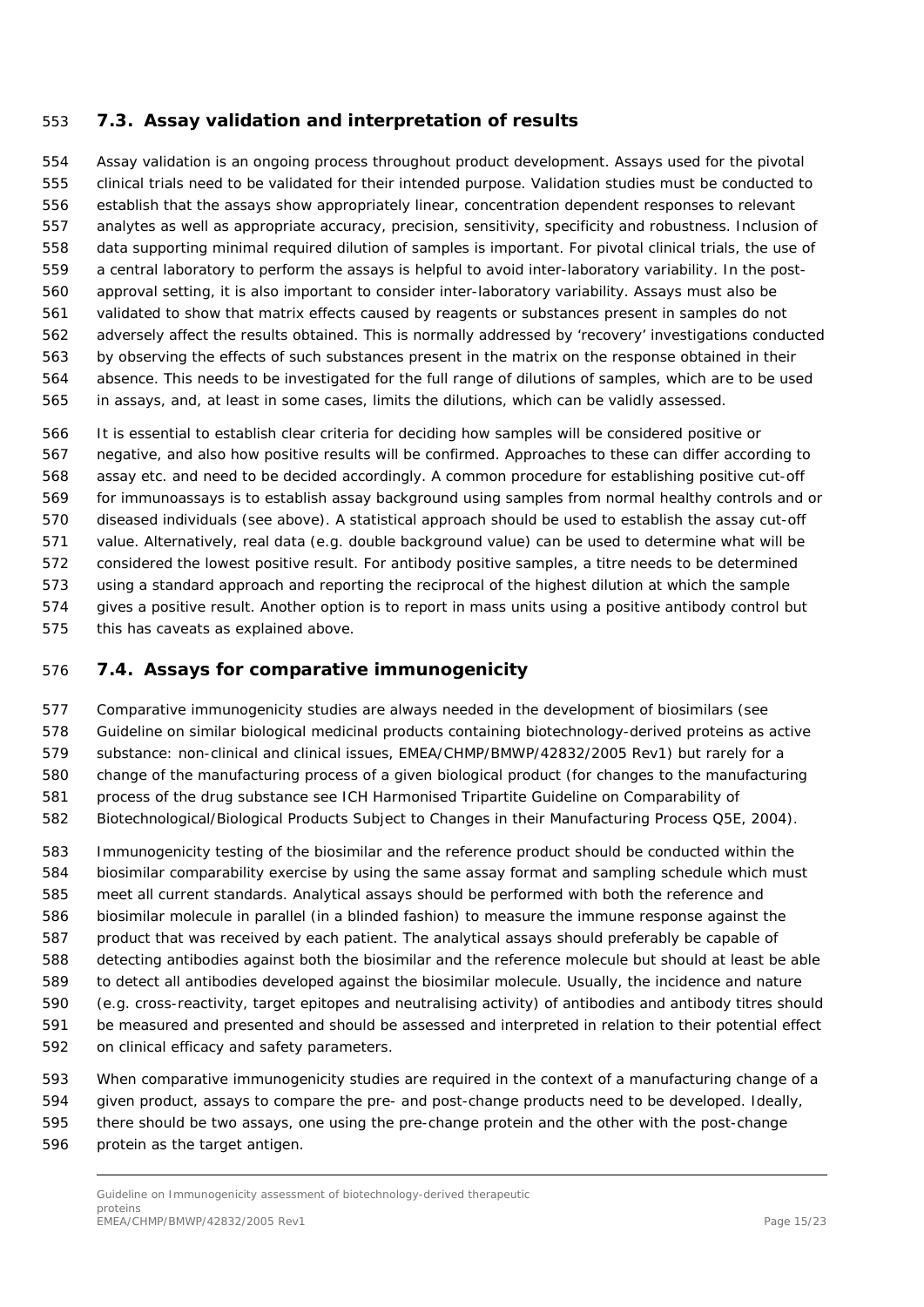### <span id="page-15-0"></span> *7.5. Immunogenicity assessment of conjugated proteins and fusion proteins*

 Elicitation of an antibody response with multiple specificities and variable affinity towards different epitopes resulting in varying degrees of clinical impact is expected for novel biotherapeutic molecules such as engineered fusion proteins and chemically conjugated proteins. The evaluation of this response, in particular, the characterization of the specificity of the induced antibodies is challenging and may require multiple assays for measuring immune responses to various moieties. Alternatively, a strategy based on the competitive inhibition principle of the confirmatory assay to dissect the specificities of the antibodies to individual moieties can be used. For example, for a pegylated protein, the assessment strategy would comprise a screening assay using the pegylated therapeutic and testing of any positive samples using the whole therapeutic, the non-pegylated protein and the PEG moiety in a confirmatory assay.

### <span id="page-15-1"></span>*7.6. Characterisation of antibodies to a therapeutic protein*

Normally, the incidence and titre, persistence and neutralizing capacity of the ADAs are required. In

certain circumstances, it may be feasible to further characterize the ADA response, e.g., in case of

anaphylactoid reactions and follow up of the maturity of emerging immune response. In these cases,

determination of the isotype and IgG-subclasses or even T cell reactivity may be useful. Cross-

reactivity of the ADAs with relevant endogenous proteins should be investigated if emerging

autoimmunity is suspected.

# <span id="page-15-2"></span>**8. Immunogenicity and Clinical Development**

 Testing of immunogenicity should be included in all pivotal clinical trials of a new biological medicinal product targeting patient populations that have not been exposed to the product previously. The aim is

not only to demonstrate an immune response to the product but also to investigate correlations

between binding and neutralising ADAs, on one hand, and pharmacokinetics and –dynamics as well as

efficacy and safety, on the other hand. Therefore, assessment of immunogenicity should be included in

the planning of the clinical trials, including the synchronization of sampling for ADAs and relevant

biomarkers as well as evaluation of efficacy and safety (see chapter 10).

### <span id="page-15-3"></span>*8.1. Rationale for sampling schedule and kinetics of the antibody response*

 Immunogenicity should be systematically tested in patients by scheduled routine repetitive sampling as well as in a symptom-driven manner with additional samples, when the occurrence of an unwanted immune response is suspected.

Several product-related factors will influence the development of an immune response against a

therapeutic protein (see chapter 4). Therefore, the sampling schedule for detection of an immune

response should be adapted and selected individually for each product, also taking into account its

- pharmacokinetics (e.g. elimination half-life) and the drug tolerance of the ADA-assay(s). Baseline
- samples should always be collected.
- Applicants should endeavour to standardise, assays as well as terminology and definitions of potential
- immune-mediated adverse effects taking into account also experience with comparable products and
- relevant regulatory and scientific publications (see also chapter 10). During treatment, samples should
- also be taken before administration of the product, since residual levels of the active substance in
- plasma can interfere with the assay (see chapter 7).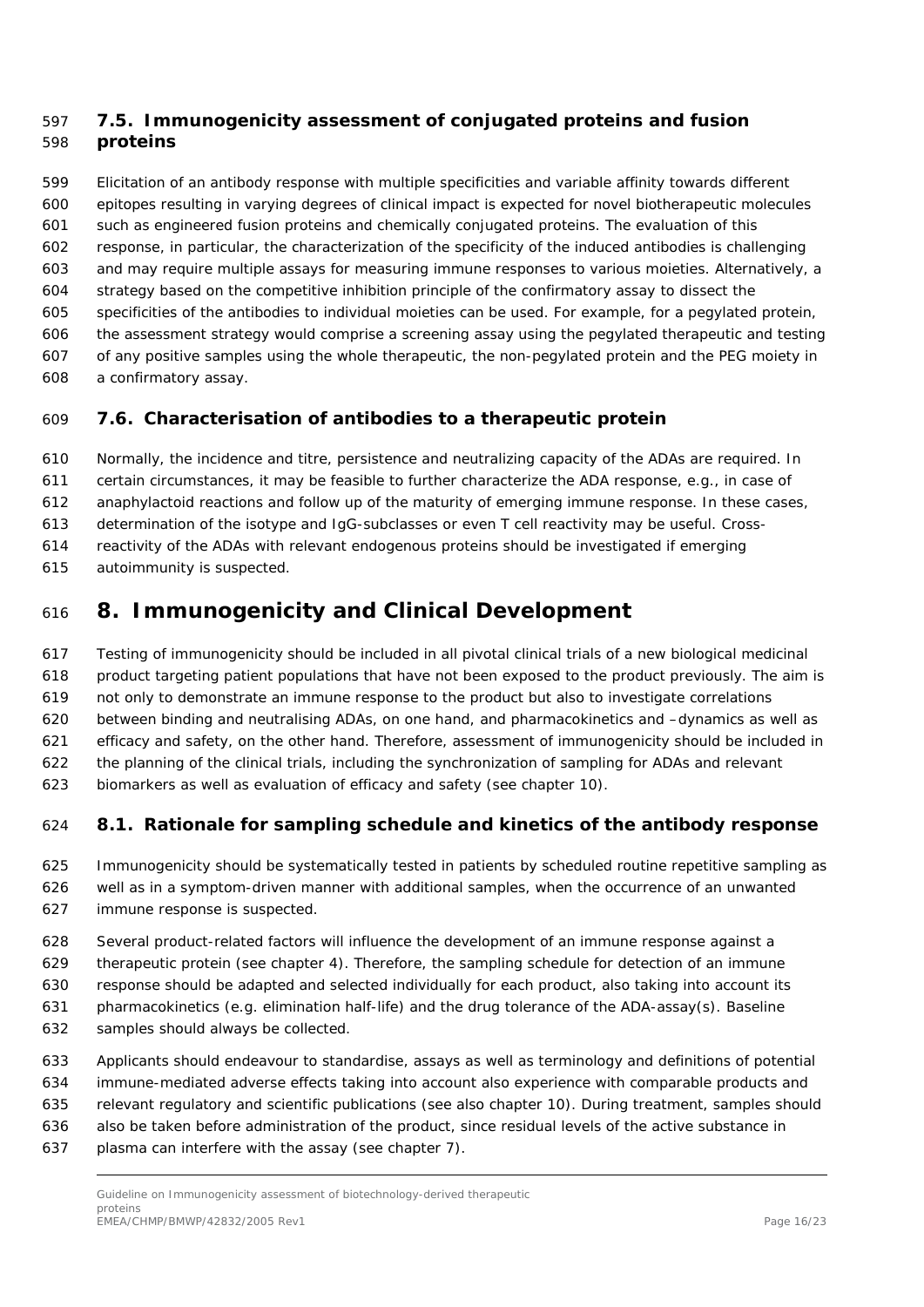- The frequency of sampling and the timing and extent of analyses will also depend on the risk
- assessment for a particular drug (as described in the integrated summary of immunogenicity, chapter
- 10). Sampling schedules should be designed to distinguish patients being transiently positive from
- patients developing a persistent antibody response. The post-treatment follow up sampling should be
- long enough to allow conclusions on the persistence of the immune response triggered by the
- therapeutic protein and uncover an immune reaction that was suppressed by the therapeutic protein
- itself. The timing of post-treatment sample(s) is determined by the half-life of the protein and the drug
- tolerance of the ADA assay. The first post-treatment sample should not be taken earlier than four
- weeks after the last dose.
- More frequent sampling is necessary in the earlier phase of treatment, where patients are normally
- most at risk of antibody development. Since longer-term treatment is more likely to result in an
- immune response, routine, less frequent sampling later in the treatment course should be
- implemented in clinical trials. In case of continuous chronic treatment, immunogenicity data for one year of treatment should become available pre-authorisation but shorter follow up is possible with a
- proper justification.
- The immunogenicity associated with intermittent treatment should be considered on the basis of a risk assessment, e.g. experience from other similar products, risks associated with potential immunogenicity, persistence or appearance of antibodies after the exposure.
- If used for different routes of administration, Applicants should justify their approach as regards immunogenicity assessment for each route at the time of Marketing Authorisation Application (see integrated summary on immunogenicity).
- The risk of immunogenicity and its possible consequences should be described in the relevant chapters of the SmPC in a concise way and taking account the fact that a comparison of results from different sources and or by different assays is unreliable. The feasibility of and possibilities for routine monitoring of immunogenicity, including the usefulness of drug concentration measurements, should also be included in the SmPC, if applicable.

### <span id="page-16-0"></span>*8.2. Consequences on pharmacokinetics of the product*

 Antibodies recognising epitopes outside the active sites of the protein (non-neutralising) may be associated with fewer clinical consequences than the neutralising antibodies. However, such antibodies can influence pharmacokinetics, especially the elimination phase. Non-neutralizing, "binding" antibodies, may sometimes also increase, rather than decrease, the efficacy of a product by prolonging the half-life, or stimulating a pathway or mechanism. A change in pharmacokinetics may be an early indication of antibody formation. Thus, the Applicants are encouraged to incorporate concomitant sampling for both pharmacokinetics and immunogenicity into all repeat dose studies.

### <span id="page-16-1"></span>*8.3. Impact of immunogenicity on safety and efficacy*

- The presence of ADAs may or may not have clinical consequences. It is essential that the clinical
- development is based on an analysis of potential risks and possibilities to detect and mitigate them.
- The planning of the analysis of immune-mediated adverse effects should be based on risk analysis,
- including previous experience of the product (class), presence of potentially immunogenic structures in
- the protein and patient population (see integrated summary). Patients with pre-existing antibodies
- may exhibit a different safety profile and should be analysed as a subgroup. The analysis plan should
- define symptom complexes that might be associated with acute or delayed hypersensitivity and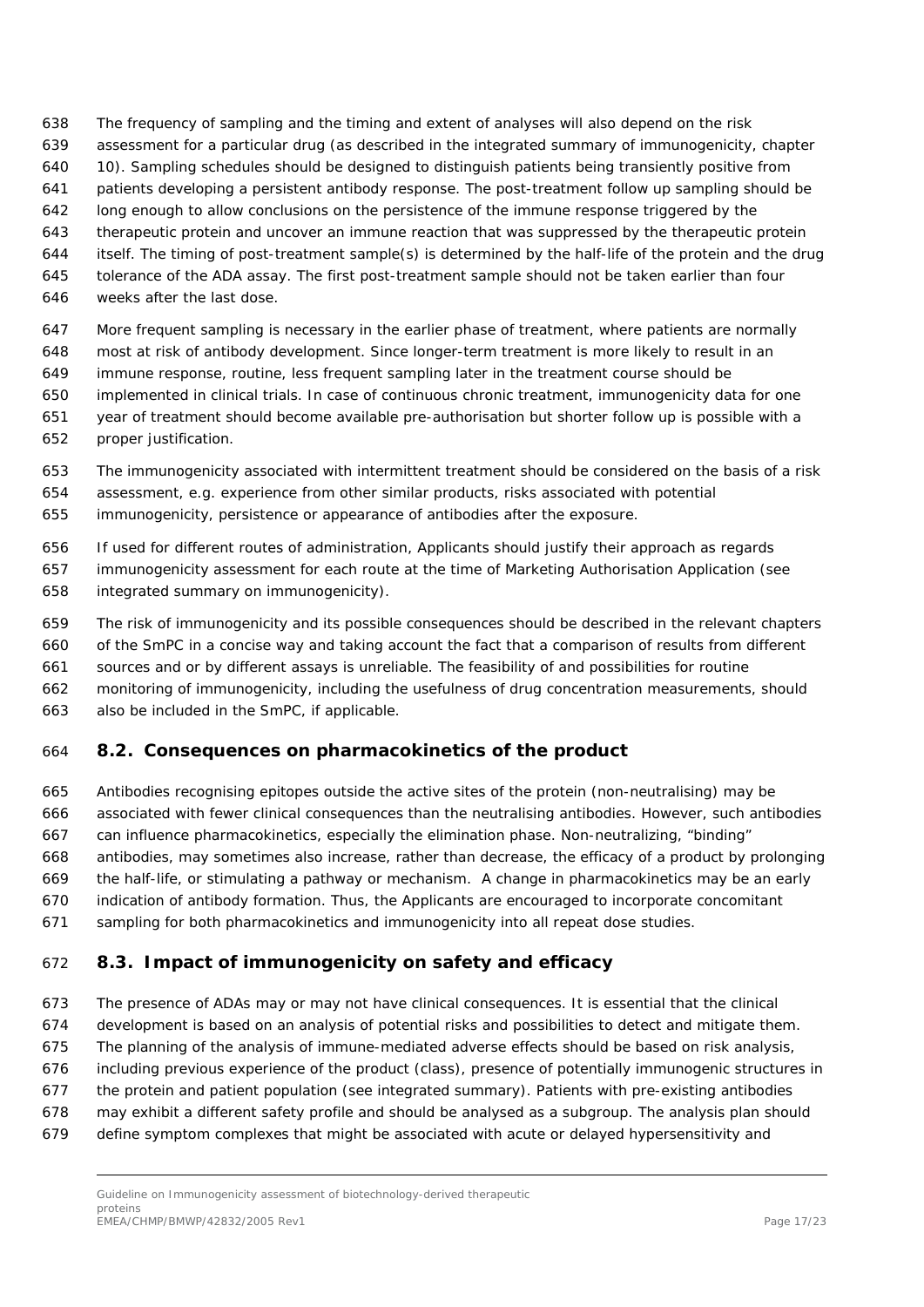- autoimmunity as well as with the loss of efficacy (see chapter 10). Potential immunological adverse effects should be addressed in the risk management plan (see chapter 9).
- When ADAs have been demonstrated, further characterization beyond the titre and neutralizing
- capacity of the antibodies may be useful, e.g. immunoglobulin class in case of acute hypersensitivity. It may also be possible to determine a "threshold" level of ADAs beyond which there is a significant
- impact on efficacy and/or safety.

### <span id="page-17-0"></span> *8.4. Methodological aspects to assess comparability of immunogenicity potential as part of a comparability exercise*

- Comparative immunogenicity studies are always required in the development biosimilar products (Similar biological medicinal products containing biotechnology-derived proteins as active substance: non-clinical and clinical issues, EMEA/CHMP/BMWP/42832/2005 Rev. 1) and occasionally after changes to the manufacturing process of a given product, before or after marketing authorisation. When changes to the manufacturing process of a licensed product are made, the comparability exercise is a stepwise process (see ICH Q5E). If the initial physicochemical and biological testing indicates a difference between the pre- and post-change versions of the product, the potential consequences to
- safety and efficacy need to be considered, including altered immunogenicity.
- The type of immunogenicity studies, if required, should be justified on the basis of the observed difference(s), route of administration, dose-response curve and therapeutic window, the potential clinical impact, and knowledge gained with this product and product class before (see ICH Q5E). The target population needs to be sensitive for differences in immunogenicity and its consequences and be representative for the population(s) for whom the product is indicated. In high risk situations, the samples should be analysed on ongoing basis.
- In the cases when a manufacturing process change needs to be supported by a clinical trial, investigation of immunogenicity should be integrated with the pharmacokinetic, safety, and efficacy testing. Immunogenicity evaluation as part of a clinical trial for a comparability exercise in the context of a manufacturing change should preferably involve head-to-head study of pre- and post-change
- product.
- Increased immunogenicity as a result of a change in the manufacturing process will question the comparability. If the observed difference is uncertain, a specific risk management strategy and an update of the risk management plan (see chapter 9) may be required. If there is a risk of rare
- immune-mediated adverse effects, this may be addressed after the implementation of the change in a
- post-marketing setting. Decreased immunogenicity should be discussed and justified, including
- potential root cause and impact on exposure.

### <span id="page-17-1"></span>*8.5. Management of immunogenicity*

- The presence of an immune reaction to a therapeutic protein may lead to clinical consequences in spite of the efforts by the Applicants to select compounds that have a reduced immunogenic potential (see chapter 6). In this case, the Applicant needs to explore possibilities to reduce the adverse impact of
- immunogenicity observed during the clinical development.
- Applicants should provide guidance to the prescriber as part of the Summary of Product Characteristics
- on how to mitigate the effects of immunogenicity. An evidence based recommendation is needed to
- guide prescriber as when to stop the treatment of a patient with loss of efficacy or side effects or when
- an immunosuppressive co-medication, an increase of dose or a reduced dosing interval might be
- helpful. In some cases, as with coagulation factors, it may be possible to re-establish the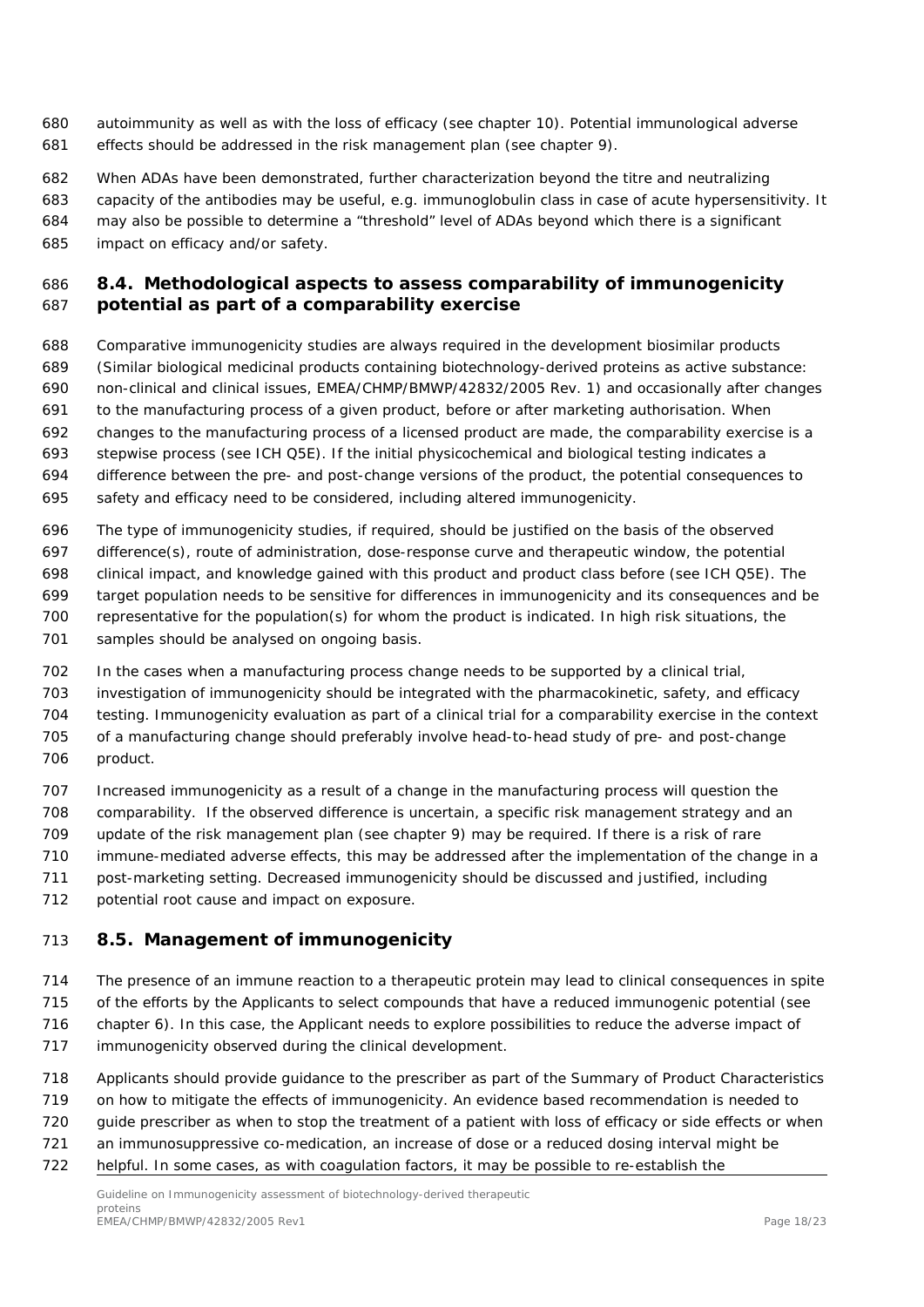- immunological tolerance by tolerisation, e.g. by administration of large doses of the therapeutic protein or normal intravenous immunoglobulin. Certain hypersensitivity symptoms may be prevented or
- mitigated by appropriate pre-medication.

# <span id="page-18-0"></span>**9. Pharmacovigilance**

 Within the authorisation procedure, the applicant should present a risk management plan (RMP) in accordance with current EU legislation and pharmacovigilance guidelines. Immunogenicity should always be considered in the safety specification section of the RMP of biotechnology-derived therapeutic proteins and the need for additional pharmacovigilance activities should be evaluated. For changes in the manufacturing process, implications of this change on the immunogenic potential also have to be addressed in the RMP. Again, it should be emphasized that evaluation of immunogenicity is a multidisciplinary approach, at best providing input of quality, non-clinical and clinical experts.

 The extent of data on immunogenicity that can be obtained during the clinical development program of a biotechnology-derived product before approval depends on the event rate, driven both by the immunogenic potential of the protein and the rarity of the disease. The availability of data on immunogenicity at time of approval might, therefore, be limited. In addition, knowledge obtained for the product class and/ or the reference product (in the case of biosimilar development) should be discussed in the RMP. The potential for immunogenicity should be fully evaluated based on the available evidence with appropriate conclusions drawn on whether or not a product may pose such a (potential) risk. If this is the case, immunogenicity should be included in the RMP as either a potential or identified risk. Immunogenicity should always be related to the clinical consequence, e.g. drug neutralizing antibodies resulting in a lack of efficacy, hypersensitivity and/ or infusion reactions and/ or development of antibodies directed towards an endogenous available protein resulting in a serious adverse event. If no particular concern or uncertainty arises from the evaluation, inclusion by default 746 of immunogenicity as a potential risk is not required.

- Since systematic sampling of antibodies might not be feasible in a post-marketing setting, it is important to conclude on potential unwanted immune responses based on suspicious safety and/ or
- (loss of) efficacy signals, including changes in relevant biomarkers.
- Within the pharmacovigilance plan of the RMP, the need for additional pharmacovigilance studies should be evaluated and assessed. In case additional studies on immunogenicity are considered necessary the most suitable design should be evaluated based on the aim of the study. At this moment, drug-neutralizing antibodies are not routinely measured in clinical practice. Additional clinical trials or extensions of ongoing clinical trials in the post-marketing setting might therefore be necessary to obtain additional data on the incidence and titres of drug-neutralizing antibodies. Such a trial might also be necessary during biosimilar development in case additional immunogenicity data should be collected in a comparative manner in the post-marketing setting, e.g. immunogenicity data for a chronically administered product has only been collected for 6 months pre-authorisation and additional 6 months data is considered necessary by the regulatory authorities.
- Follow-up of patients treated with a biopharmaceutical during routine clinical practice, e.g. patient registries, has been shown a valuable tool to collect data on the safety of these products. These data sources can also be used for the collection of drug-neutralizing antibodies and adverse events related to immunogenicity, e.g. infusion related reactions. The use of other pharmacoepidemiological data sources should also be explored.
- Collection of spontaneously reported adverse events should always be done as laid down in the pharmacovigilance legislation. In relation to immunogenicity, spontaneous reporting has been shown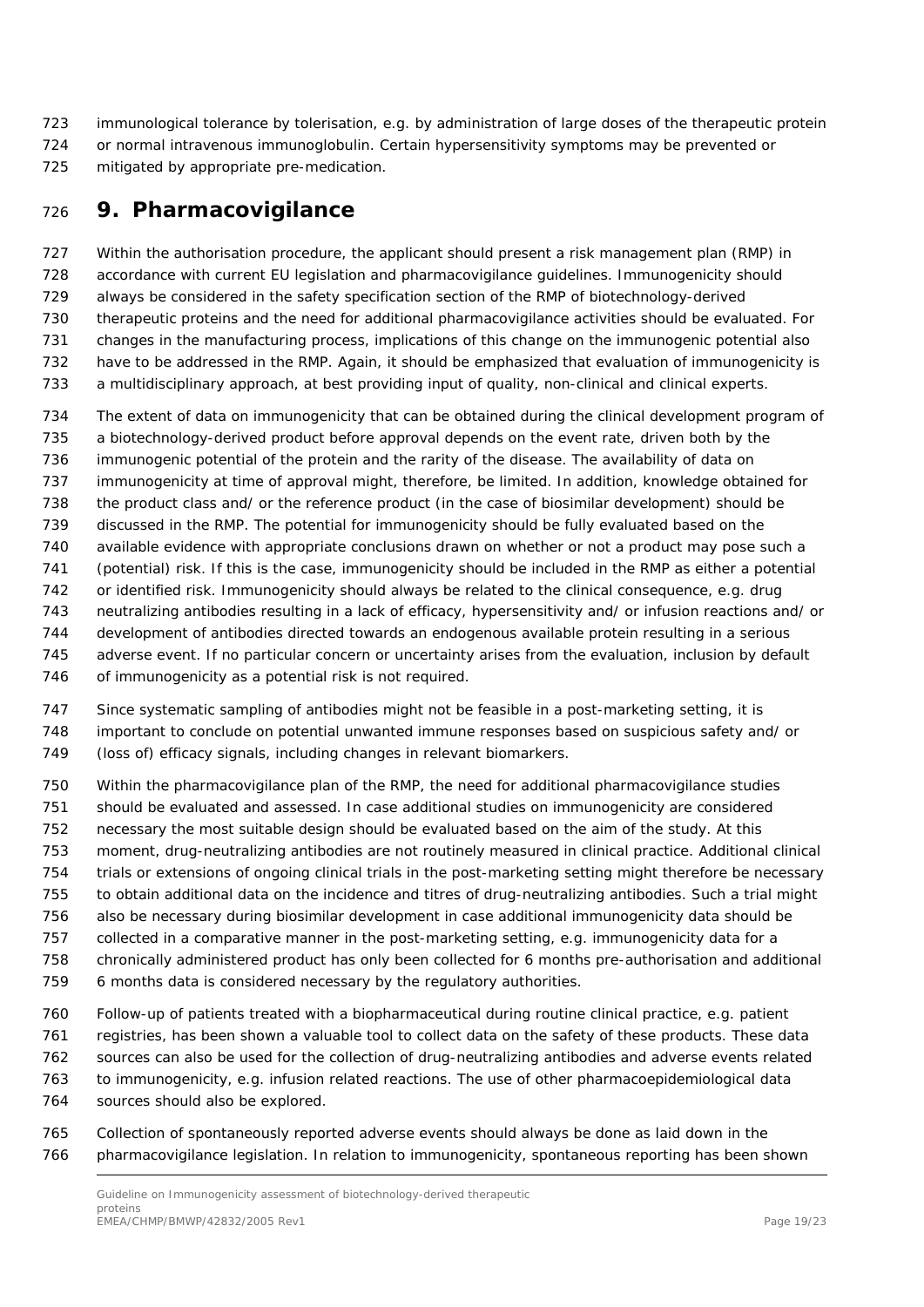- an important tool in case of serious safety problems resulting from immunogenicity, e.g. pure red cell
- aplasia during use of erythropoietins. Other signals related to immunogenicity, e.g. lack of efficacy and
- hypersensitivity reactions, might also be triggered from spontaneous reporting and should be described
- in the RMP.
- The need for additional risk minimisation activities in relation to immunogenicity should be discussed in
- the RMP and, if considered needed, these activities should be described. Risk minimization activities
- related to immunogenicity might, among others, consist of guidance in the Summary of Product
- Characteristics how to measure neutralizing antibodies and deal with the development of neutralizing
- antibodies.
- Identification of the product responsible for an adverse event, traceability, is important for
- biopharmaceuticals. This is especially important for adverse events related to immunogenicity.
- Traceability is important for both routine pharmacovigilance (collection of spontaneously reported
- adverse events) and additional pharmacovigilance activities. Appropriate measures to improve
- traceability, collection of brand name and batch number, should be taken.

# <span id="page-19-0"></span>**10. Summary of the immunogenicity program**

Both the planning and the evaluation of immunogenicity studies of a biological product are

- multidisciplinary exercises. Data that are relevant to the assessment of immunogenicity are dispersed
- to numerous locations of the marketing authorization application. Therefore, it is recommended that
- the applicant will include an integrated summary of immunogenicity in the application, including a risk
- assessment to support the selected immunogenicity program. It is recommended that this summary is
- placed in chapter 2.7.2.4 Special Studies of the CTD. The summary should be concise and contain links
- to the appropriate chapters of the application.
- This summary with risk assessment can evolve through the lifecycle of the product and may be used to support post-authorisation applications.
- The risk assessment may suggest a low risk. Nevertheless, it is expected that immunogenicity is
- studied with validated assays according to the scheme in Annex 1. Deviation from this scheme, e.g.
- omission of the testing for neutralizing ADAs, must be justified. The risk assessment may have an
- impact on additional characterization of the immune response (e.g. isotyping and epitope mapping),
- frequency of sampling, timing of the analysis, and selection of the target population.
- The summary should include at least the following topics when applicable:

### **Analysis of risk factors**

 1. Previous experience of the product/product class a. does the product have an endogenous counterpart b. do animal models provide useful data of potential consequences of immunogenicity (e.g. elimination of an endogenous protein) c. are there known antigenic sites of the molecule 803 d. attempts to reduce the immunogenicity of the product before and during clinical trials 2. Physicochemical and structural aspects 806 a. Are there potentially immunogenic structures, e.g. sequences that are foreign to human 808 b. Expression construct and the posttranslational profile e.g. non-human glycosylation patterns/glycans **c.** Stability and impurities (e.g. presence of aggregates (as visible or sub-visible particles) d. Formulation and packaging, e.g. potential impurities and leachables

Guideline on Immunogenicity assessment of biotechnology-derived therapeutic proteins .<br>EMEA/CHMP/BMWP/42832/2005 Rev1 Page 20/23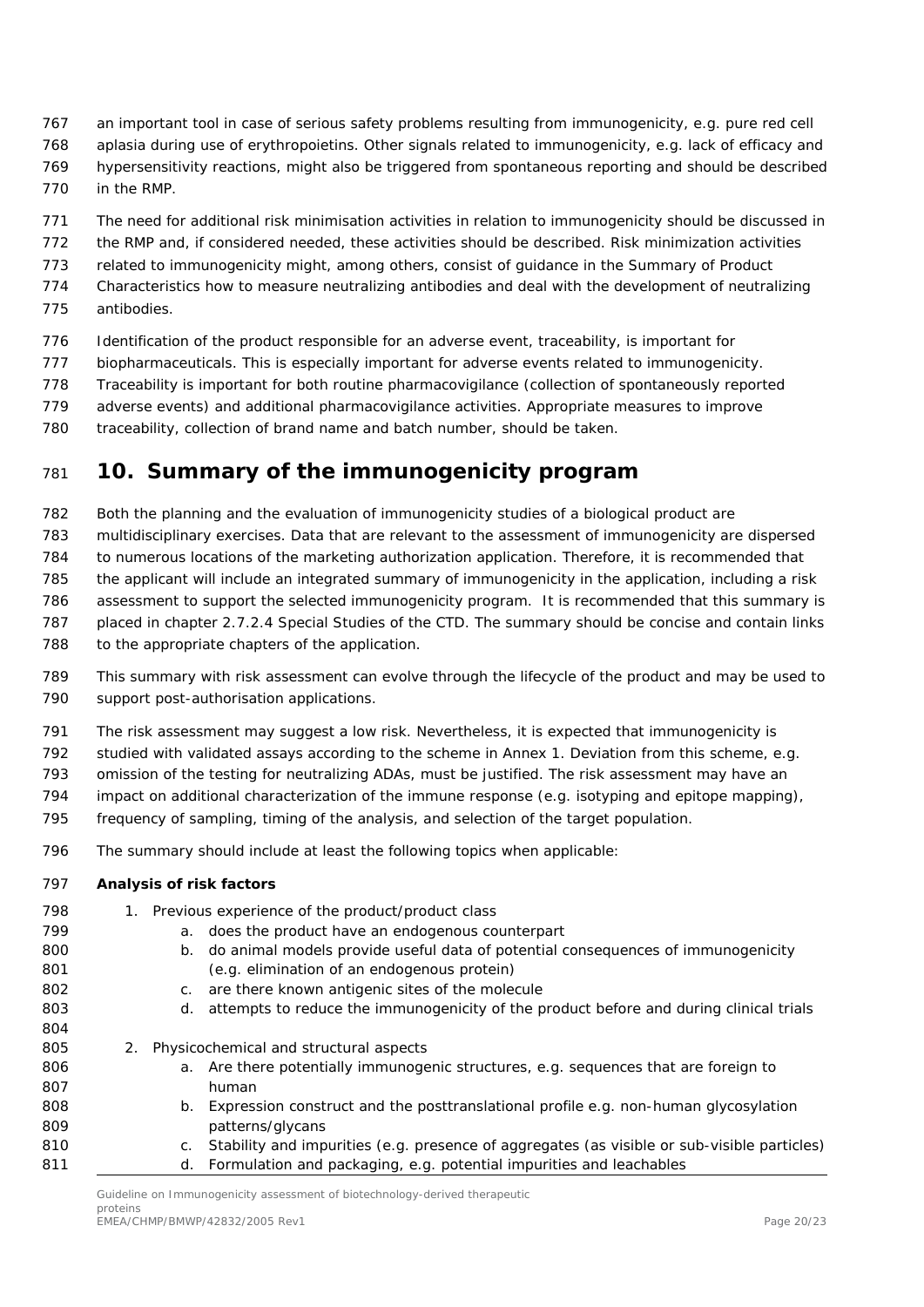| 812 | З. | Does the route and/or the mode of administration raise concerns                                |
|-----|----|------------------------------------------------------------------------------------------------|
| 813 | 4. | Patient- and disease-related factors                                                           |
| 814 |    | a. State of the immunological tolerance                                                        |
| 815 |    | i. prone to autoimmune reactions                                                               |
| 816 |    | lack of immunological tolerance, e.g. defects in genes coding for endogenous<br>ii.            |
| 817 |    | proteins                                                                                       |
| 818 |    | iii. concomitant immunomodulative therapy                                                      |
| 819 |    | b. Pre-existing immunity                                                                       |
| 820 |    | i. "natural" antibodies                                                                        |
| 821 |    | ii. cross-reactive antibodies, e.g. due to previous therapy with related substances            |
| 822 |    |                                                                                                |
|     |    |                                                                                                |
| 823 |    | The risk-based immunogenicity program                                                          |
| 824 |    | 5. Assay strategy                                                                              |
| 825 |    | a. Rational for the choice of assays                                                           |
| 826 |    | i. screening and confirmation                                                                  |
| 827 |    | ii. neutralizing                                                                               |
| 828 |    | iii. other, e.g. immunoglobulin class, sub-class                                               |
| 829 |    | b. Specificity and sensitivity of the selected assays in the context of the particular product |
| 830 |    | i. selection of the positive control(s)                                                        |
| 831 |    | ii. determination of the threshold for ADA-positivity                                          |
| 832 |    | Drug tolerance of the assay at therapeutic concentrations<br>C.                                |
| 833 |    |                                                                                                |
| 834 |    | 6. Approach to immunogenicity in clinical trials                                               |
| 835 |    | Sampling for immunogenicity testing<br>а.                                                      |
| 836 |    | Justification for the length of the follow up<br>b.                                            |
| 837 |    | i. on-treatment                                                                                |
| 838 |    | ii. off-treatment, post-exposure                                                               |
| 839 |    | Pharmacokinetics                                                                               |
|     |    | C.                                                                                             |
| 840 |    | Pharmacodynamics, efficacy and safety trials<br>d.                                             |
| 841 |    | i. how the program aims to reveal the incidence, persistence and clinical                      |
| 842 |    | significance of potential ADAs                                                                 |
| 843 |    | ii. antigen tolerance of the ADA assay and the trough concentrations                           |
| 844 |    | loss of efficacy, hypersensitivity, autoimmunity<br>iii.                                       |
| 845 |    | 1. definitions and symptom complexes <sup>1</sup>                                              |
| 846 |    | 2. analysis of clinical correlations of ADAs                                                   |
| 847 | 7. | Impact on the risk assessment on the immunogenicity program                                    |
| 848 |    | <b>Immunogenicity results</b>                                                                  |
| 849 | 8. | Immunogenicity in clinical trials (relative immunogenicity in case of manufacturing changes    |
| 850 |    | and biosimilars)                                                                               |
| 851 |    | (Relative) incidence of ADAs, including neutralising ADAs<br>а.                                |
| 852 |    | (Relative) titres and persistence over time<br>b.                                              |
| 853 |    | Further characterisation if appropriate, e.g. immunoglobulin classes, cross-reactivity<br>C.   |
| 854 |    | with related therapeutic or endogenous proteins                                                |
| 855 |    | Impact of ADAs on pharmacokinetics<br>d.                                                       |
| 856 |    | Impact of ADAs on pharmacodynamics, efficacy and safety<br>е.                                  |
| 857 |    | Impact of pre-existing antibodies on pharmacokinetics, safety and efficacy<br>f.               |
|     |    |                                                                                                |
| 858 |    | Conclusions on the risk(s) of immunogenicity                                                   |
| 859 |    | 9. Impact of the immunogenicity on the benefit/risk                                            |
| 860 |    | 10. Tools to manage the risk                                                                   |
| 861 |    | a. Identification of risk groups                                                               |

Guideline on Immunogenicity assessment of biotechnology-derived therapeutic proteins EMEA/CHMP/BMWP/42832/2005 Rev1 Page 21/23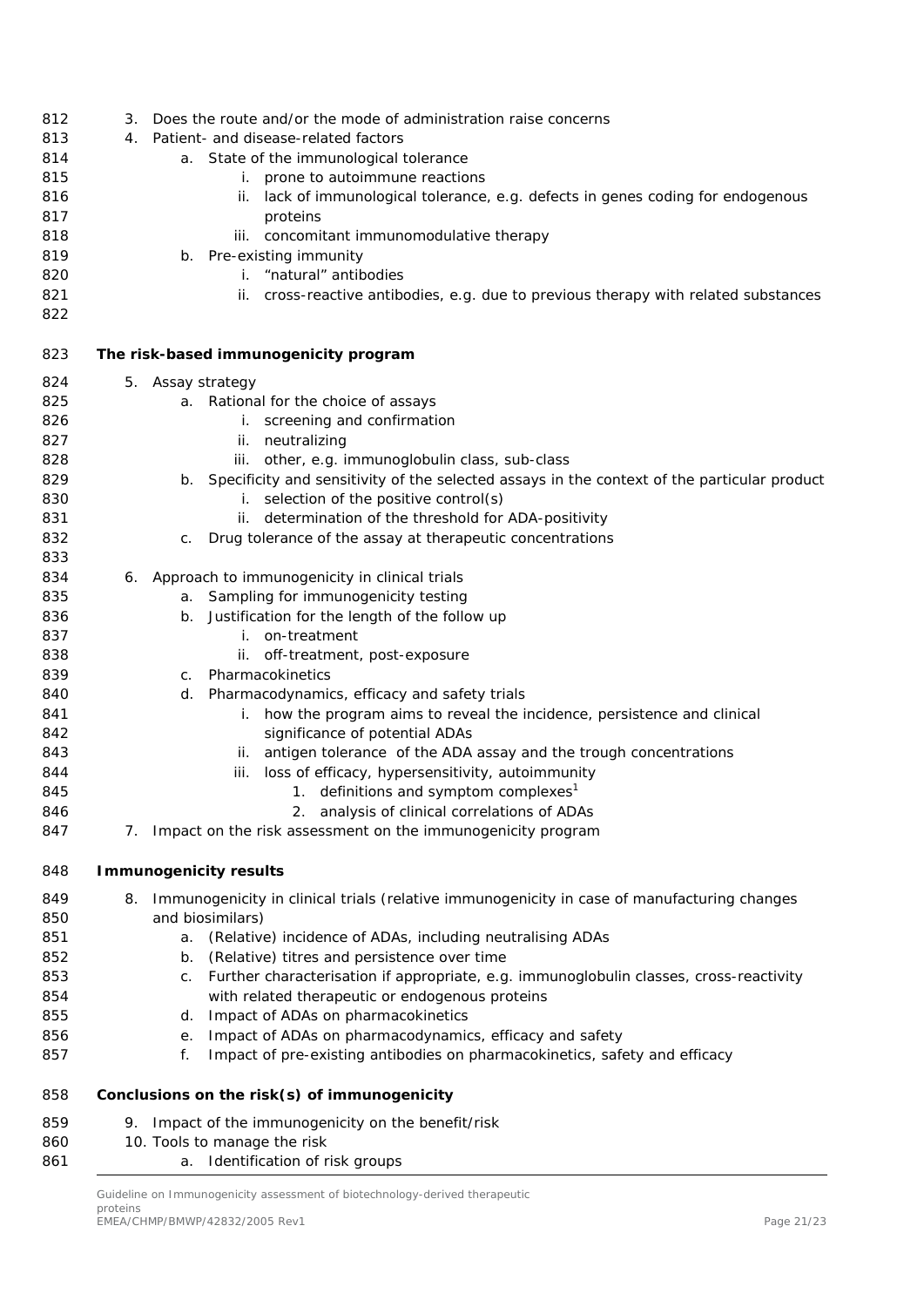- b. Is there a safe level or type of immunogenicity
- c. Pre-medication
- d. De-immunisation
- e. Risk detection and mitigation tools
- 866 11. How to link adverse events to immunogenicity post-marketing

867 <sup>1</sup> The Applicant should systematically use terminology and definitions to characterise potentially immune-mediated symptoms according to relevant publications (e.g. Kang P and Saif M. Infusion- Related and Hypersensitivity Reactions of Monoclonal Antibodies Used to Treat Colorectal Cancer— Identification, Prevention, and Management. Journal of Supportive Oncology, 5, 451–457)